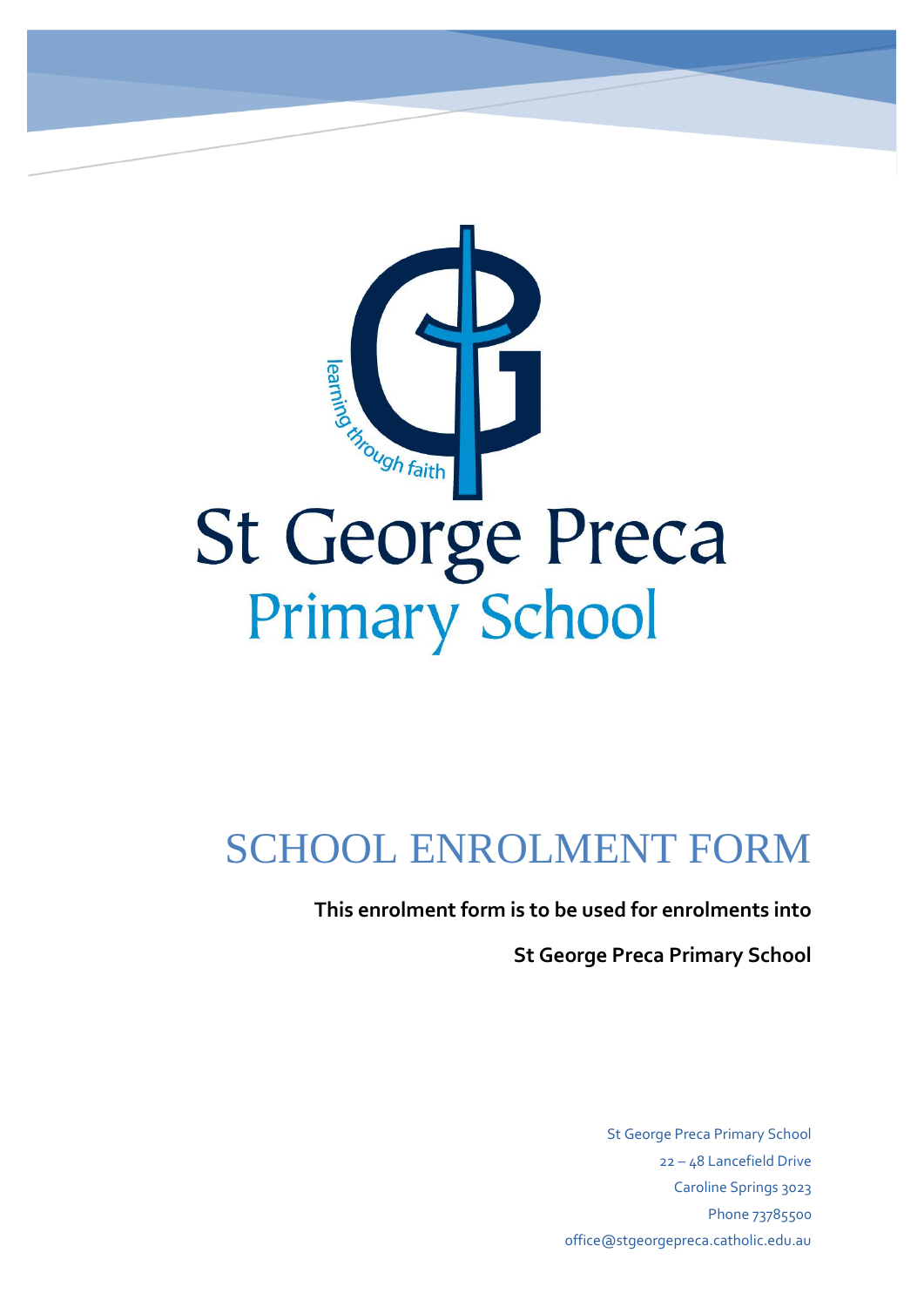## TABLE OF CONTENTS

| Storage of Information at St George Preca Primary School 12 |  |
|-------------------------------------------------------------|--|
|                                                             |  |
|                                                             |  |
|                                                             |  |
|                                                             |  |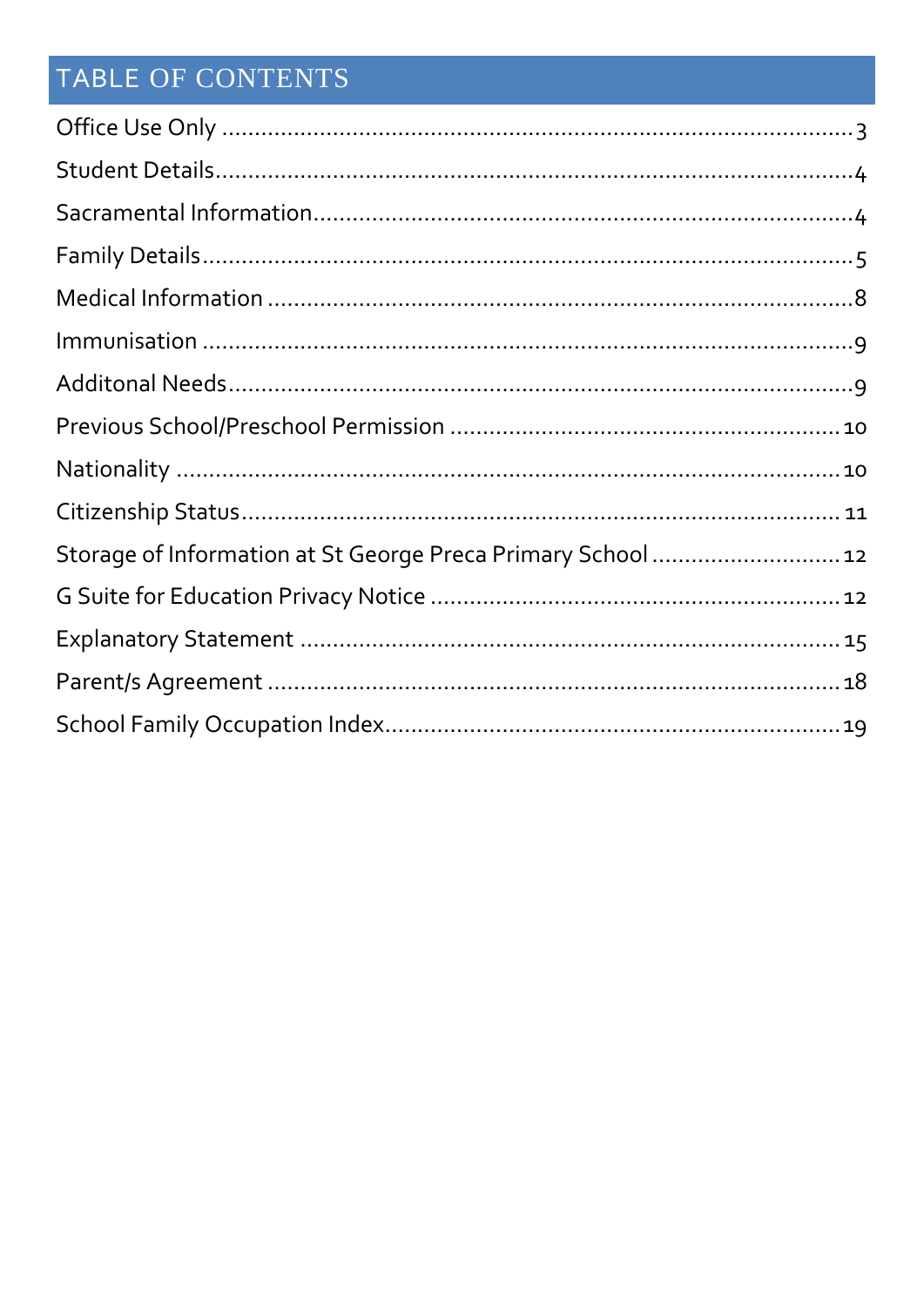## **ENROLMENT FORM**

**This enrolment form is to be used for enrolments into St George Preca Primary School in the Parish of St Catherine of Siena**





## <span id="page-2-0"></span>OFFICE USE ONLY

|                 | <b>Student Name:</b>                                |                       |  |            |    |  |
|-----------------|-----------------------------------------------------|-----------------------|--|------------|----|--|
|                 | Date received:                                      | Enrolment date:       |  |            |    |  |
|                 | Start date:                                         | Class<br>Year Level   |  |            |    |  |
|                 | Family code:                                        | Special Needs/Medical |  | Yes $\Box$ | No |  |
|                 | Student number:                                     | Needs                 |  |            |    |  |
|                 | Baptism Certificate attached:                       | Yes $\Box$            |  | No         |    |  |
|                 | <b>Birth Certificate attached</b>                   | Yes $\Box$            |  | No         |    |  |
|                 | Immunisation statement attached                     | Yes $\Box$            |  | No         |    |  |
| Office use only | English as an Additional Language:                  | Yes                   |  | No         |    |  |
|                 | Visa information attached (if relevant):            | Yes $\Box$            |  | No         |    |  |
|                 | <b>Enrolment Fee Paid</b>                           | Yes $\Box$            |  | $No \Box$  |    |  |
|                 | Appointment with Principal Booked                   | Yes                   |  | No         |    |  |
|                 | Does this application fall in the schools boundary? | Yes $\Box$<br>No      |  |            |    |  |
|                 | Date/Time of Booking Interview                      |                       |  |            |    |  |
|                 | Notes:                                              |                       |  |            |    |  |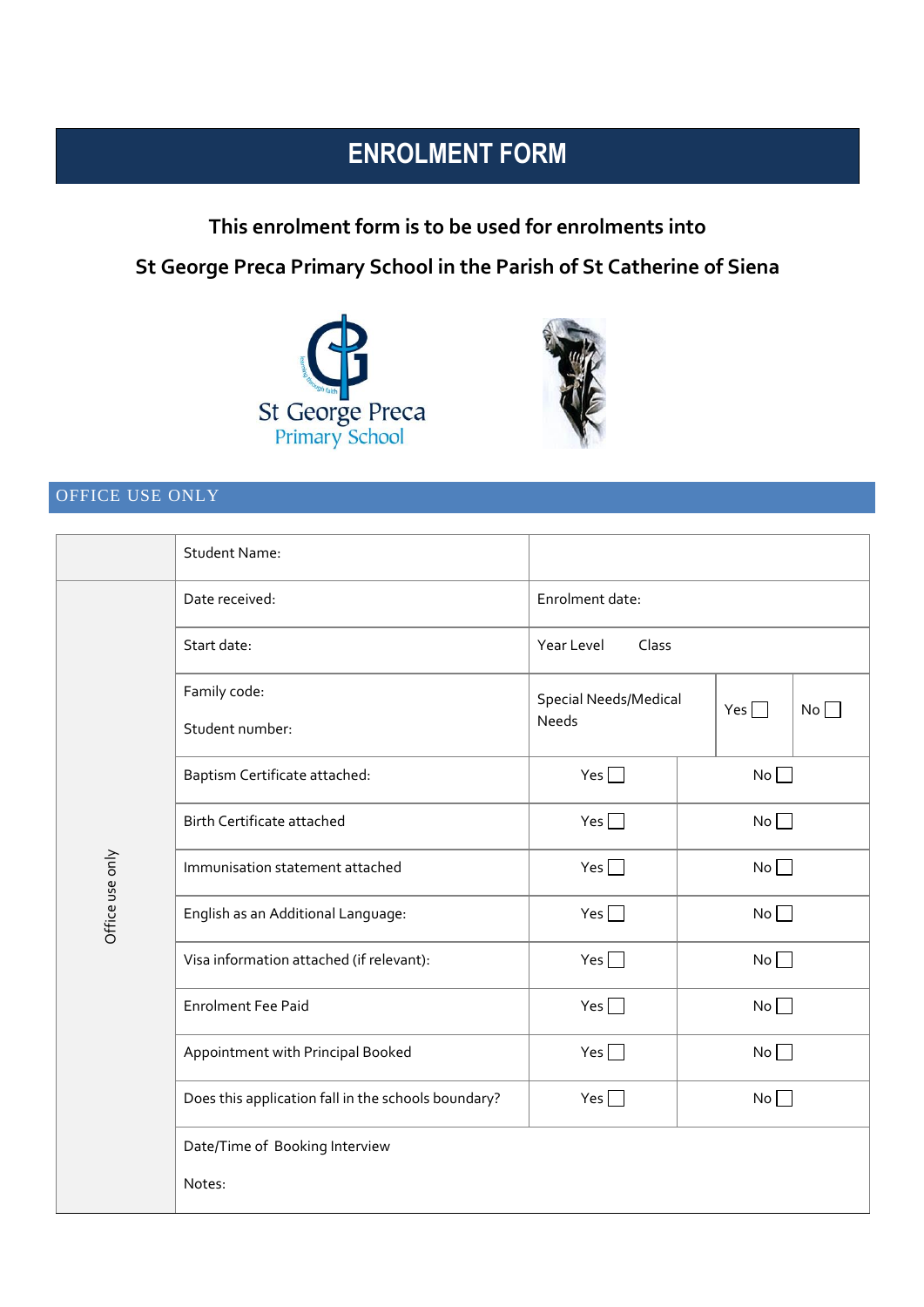| Surname:              |                |                | Entry year (YYYY): |               | Entry level/grade: |
|-----------------------|----------------|----------------|--------------------|---------------|--------------------|
| First name/s:         |                |                |                    |               |                    |
| Preferred first name: |                |                |                    |               |                    |
| Date of birth:        | Religion:      | (include rite) |                    |               |                    |
| Male: $\Box$          | Female: $\Box$ |                |                    | Other: $\Box$ |                    |

<span id="page-3-0"></span>

| <b>STUDENT DETAILS</b>                                 |                        |  |  |  |  |
|--------------------------------------------------------|------------------------|--|--|--|--|
| <b>HOME ADDRESS OF STUDENT</b>                         |                        |  |  |  |  |
| Street number and name:                                |                        |  |  |  |  |
| Suburb:                                                | Postcode:              |  |  |  |  |
| Home phone:                                            |                        |  |  |  |  |
| <b>EMERGENCY CONTACTS - OTHER THAN PARENT/GUARDIAN</b> |                        |  |  |  |  |
| 1. Name:                                               | 2. Name:               |  |  |  |  |
| Relationship to child:                                 | Relationship to child: |  |  |  |  |
| Home phone:                                            | Home phone:            |  |  |  |  |
| Mobile:                                                | Mobile:                |  |  |  |  |

## <span id="page-3-1"></span>SACRAMENTAL INFORMATION

| <b>SACRAMENTAL INFORMATION</b> |       |         |  |  |  |  |
|--------------------------------|-------|---------|--|--|--|--|
| Baptism:                       | Date: | Parish: |  |  |  |  |
| Confirmation:                  | Date: | Parish: |  |  |  |  |
| Reconciliation:                | Date: | Parish: |  |  |  |  |
| Communion:                     | Date: | Parish: |  |  |  |  |
| Current parish:                |       |         |  |  |  |  |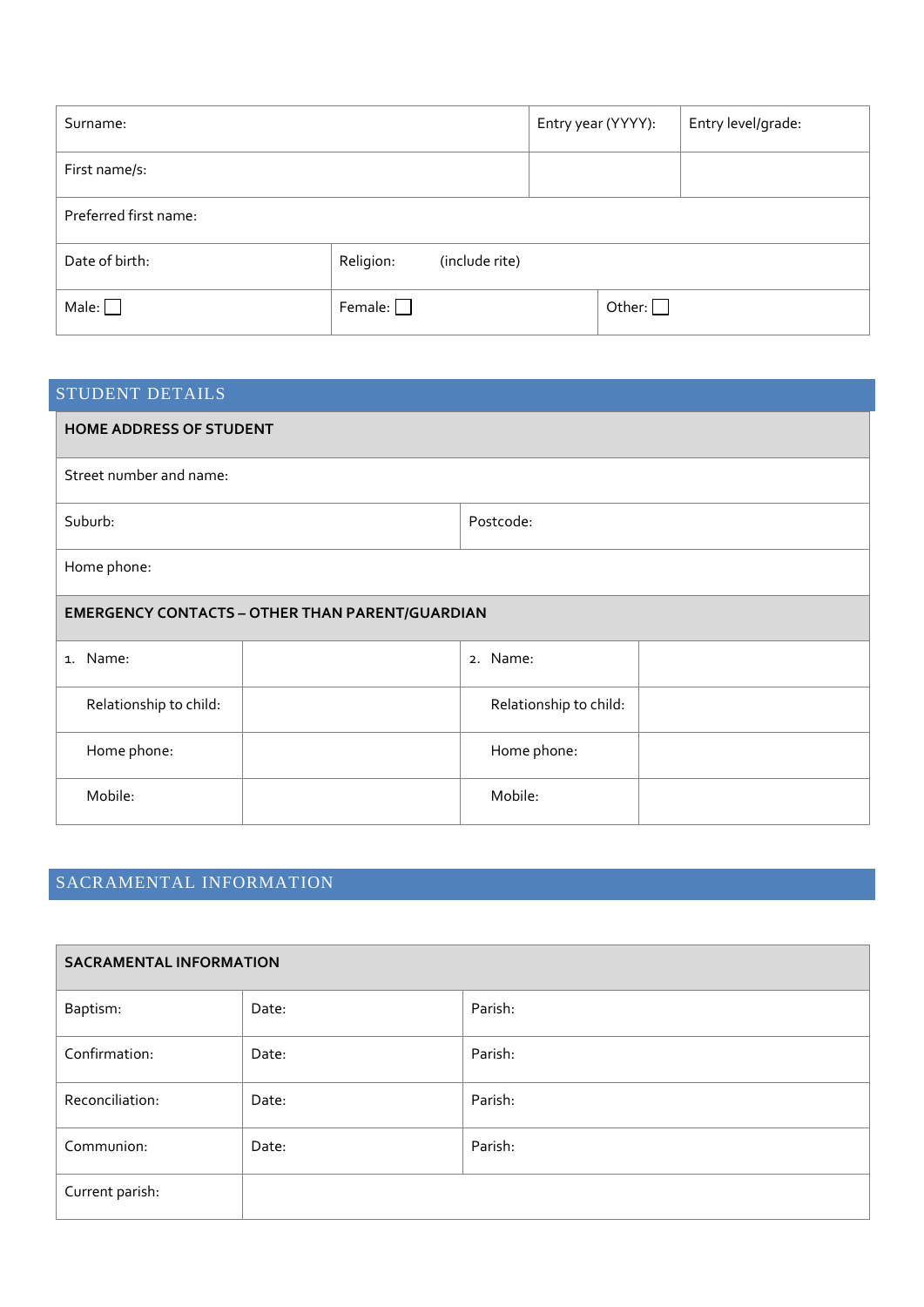<span id="page-4-0"></span>

| <b>FAMILY DETAILS</b>                                                                                                                                                     |                                                                    |  |                              |                                                           |       |                         |                                     |  |
|---------------------------------------------------------------------------------------------------------------------------------------------------------------------------|--------------------------------------------------------------------|--|------------------------------|-----------------------------------------------------------|-------|-------------------------|-------------------------------------|--|
|                                                                                                                                                                           | Who will be responsible for payment of the school fees and levies? |  |                              |                                                           |       |                         |                                     |  |
| Surname                                                                                                                                                                   | First name                                                         |  | Address and email            |                                                           | Phone |                         | Relationship to the<br>student      |  |
|                                                                                                                                                                           |                                                                    |  |                              |                                                           |       |                         |                                     |  |
| PARENT A/GUARDIAN 1                                                                                                                                                       |                                                                    |  |                              |                                                           |       |                         |                                     |  |
| Surname:                                                                                                                                                                  |                                                                    |  | Title: (e.g.<br>Mr/Mrs/Ms)   |                                                           |       | First<br>name:          |                                     |  |
| Address:                                                                                                                                                                  |                                                                    |  |                              |                                                           |       |                         |                                     |  |
| Home phone:                                                                                                                                                               |                                                                    |  | Work<br>phone:               |                                                           |       | Mobile:                 |                                     |  |
|                                                                                                                                                                           | SMS messaging: (for emergency and reminder purposes)               |  |                              |                                                           |       | $Yes \Box$              | No                                  |  |
| Email:                                                                                                                                                                    |                                                                    |  |                              |                                                           |       |                         |                                     |  |
|                                                                                                                                                                           | What is your Occupation?                                           |  |                              | What is the occupation<br>group?                          |       |                         | Cat A<br>Cat B                      |  |
| Government<br>Requirement                                                                                                                                                 | Please be specific about your                                      |  |                              | (select from list of parental<br>occupation groups in the |       |                         | Cat C                               |  |
|                                                                                                                                                                           | occupation as this directly affects<br>the school's funding.       |  |                              | <b>School Family Occupation</b><br>Index on p. 11)        |       |                         | Cat D                               |  |
|                                                                                                                                                                           |                                                                    |  |                              |                                                           |       |                         | Group N                             |  |
| Religion:                                                                                                                                                                 | (include rite)                                                     |  |                              | Nationality:                                              |       |                         | Ethnicity if not born in Australia: |  |
| Country of<br>birth:                                                                                                                                                      | Australia                                                          |  |                              |                                                           |       | Other (please specify): |                                     |  |
| What is the highest year of primary or secondary school Parent A/Guardian 1 has completed?<br>(Persons who have never attended secondary school, tick 'Year 9 or below'.) |                                                                    |  |                              |                                                           |       |                         |                                     |  |
| Year 10 or equivalent $\Box$<br>Year 9 or below $\Box$                                                                                                                    |                                                                    |  | Year 11 or equivalent $\Box$ |                                                           |       | Year 12 or equivalent   |                                     |  |
| What is the level of the highest qualification Parent A/Guardian 1 has completed?                                                                                         |                                                                    |  |                              |                                                           |       |                         |                                     |  |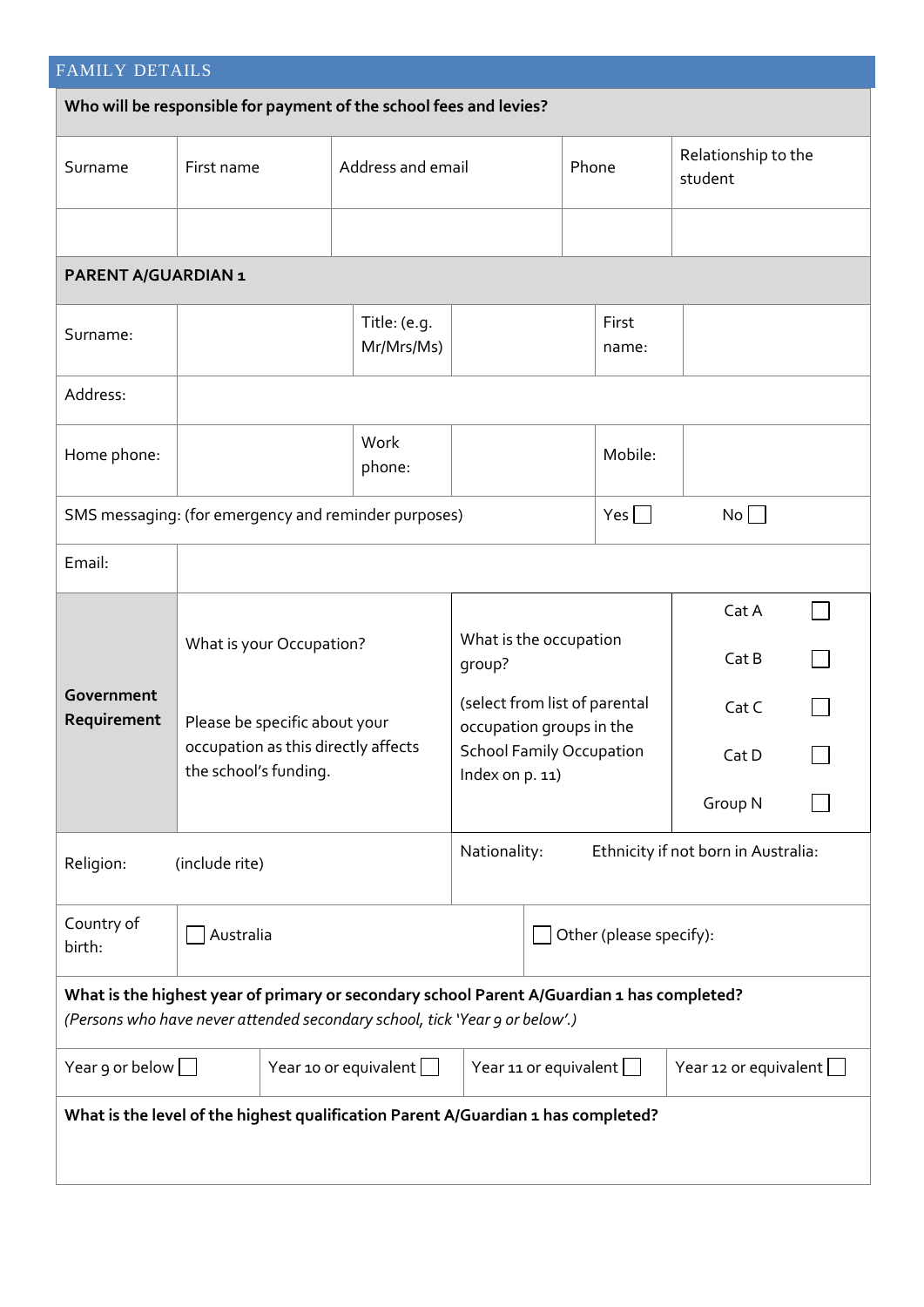| Post-school qualification                              | Certificate I to IV<br>(including trade certificate)                                                                      |                                                      |                              | Advanced diploma/diploma                                                                                                                                                  |                       | Bachelor degree or above    |  |
|--------------------------------------------------------|---------------------------------------------------------------------------------------------------------------------------|------------------------------------------------------|------------------------------|---------------------------------------------------------------------------------------------------------------------------------------------------------------------------|-----------------------|-----------------------------|--|
|                                                        |                                                                                                                           |                                                      |                              |                                                                                                                                                                           |                       |                             |  |
| <b>PARENT B/GUARDIAN 2</b>                             |                                                                                                                           |                                                      |                              |                                                                                                                                                                           |                       |                             |  |
| Surname:                                               | Title: (e.g.<br>Mr/Mrs/Ms)                                                                                                |                                                      |                              |                                                                                                                                                                           | First<br>name:        |                             |  |
| Address:                                               |                                                                                                                           |                                                      |                              |                                                                                                                                                                           |                       |                             |  |
| Home phone:                                            | Work<br>phone:                                                                                                            |                                                      |                              |                                                                                                                                                                           | Mobile:               |                             |  |
| SMS messaging: (for emergency and reminder purposes)   |                                                                                                                           |                                                      |                              |                                                                                                                                                                           | $Yes \Box$            | No                          |  |
| Email:                                                 |                                                                                                                           |                                                      |                              |                                                                                                                                                                           |                       |                             |  |
|                                                        |                                                                                                                           |                                                      |                              |                                                                                                                                                                           |                       | Cat A                       |  |
| Government<br>Requirement                              | What is your Occupation?<br>Please be specific about your<br>occupation as this directly affects<br>the school's funding. |                                                      |                              | What is the occupation<br>group? (select from list of<br>parental occupation groups<br>in the School Family<br>Occupation Index on p. 11)                                 |                       | Cat B                       |  |
|                                                        |                                                                                                                           |                                                      |                              |                                                                                                                                                                           |                       | Cat C                       |  |
|                                                        |                                                                                                                           |                                                      |                              |                                                                                                                                                                           |                       | Cat D                       |  |
|                                                        |                                                                                                                           |                                                      |                              |                                                                                                                                                                           |                       | Group N                     |  |
| Religion:                                              | (include rite)                                                                                                            |                                                      |                              | Nationality:<br>Ethnicity if not born in Australia:                                                                                                                       |                       |                             |  |
| Country of<br>birth:                                   | Australia                                                                                                                 |                                                      |                              | Other (please specify):                                                                                                                                                   |                       |                             |  |
|                                                        |                                                                                                                           |                                                      |                              | What is the highest year of primary or secondary school Parent B/Guardian 2 has completed?<br>(Persons who have never attended secondary school, tick 'Year 9 or below'.) |                       |                             |  |
| Year 9 or below $\Box$<br>Year 10 or equivalent $\Box$ |                                                                                                                           |                                                      | Year 11 or equivalent $\Box$ |                                                                                                                                                                           | Year 12 or equivalent |                             |  |
|                                                        |                                                                                                                           |                                                      |                              | What is the level of the highest qualification Parent B/Guardian 2 has completed?                                                                                         |                       |                             |  |
| No post-school<br>qualification [                      |                                                                                                                           | Certificate I to IV<br>(including trade certificate) | Advanced diploma/diploma     |                                                                                                                                                                           |                       | Bachelor degree or<br>above |  |
|                                                        |                                                                                                                           |                                                      |                              |                                                                                                                                                                           |                       |                             |  |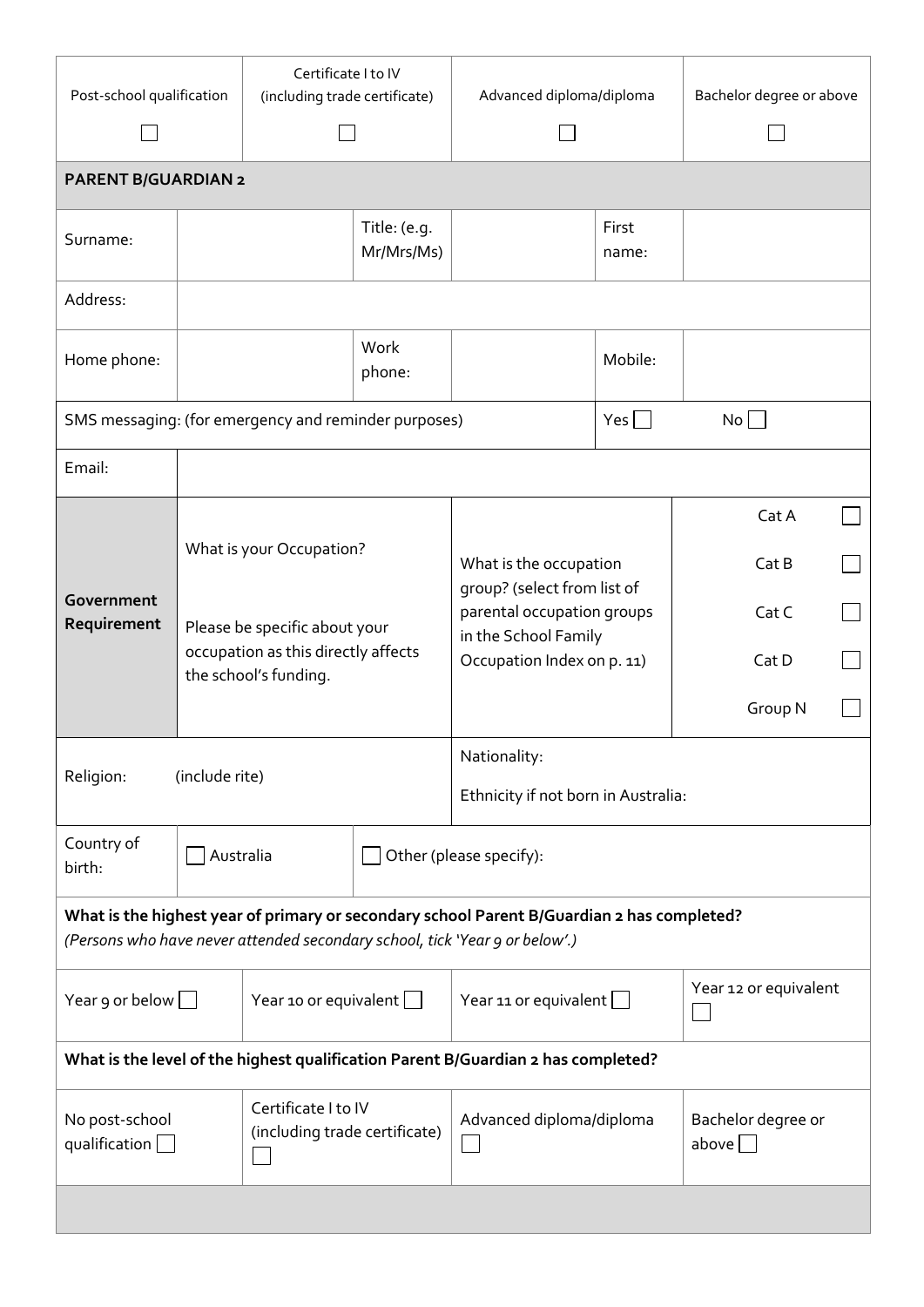| SIBLINGS ATTENDING A SCHOOL/PRESCHOOL                                                                                                                                |                  |                  |                                                                                                                                            |                        |            |               |  |
|----------------------------------------------------------------------------------------------------------------------------------------------------------------------|------------------|------------------|--------------------------------------------------------------------------------------------------------------------------------------------|------------------------|------------|---------------|--|
| List all children in your family attending school or preschool (oldest to youngest) - include applicant:                                                             |                  |                  |                                                                                                                                            |                        |            |               |  |
| Name                                                                                                                                                                 | School/preschool |                  |                                                                                                                                            |                        | Year/grade | Date of birth |  |
|                                                                                                                                                                      |                  |                  |                                                                                                                                            |                        |            |               |  |
|                                                                                                                                                                      |                  |                  |                                                                                                                                            |                        |            |               |  |
|                                                                                                                                                                      |                  |                  |                                                                                                                                            |                        |            |               |  |
| <b>HOME CARE ARRANGEMENTS</b>                                                                                                                                        |                  |                  |                                                                                                                                            |                        |            |               |  |
| Living with immediate family                                                                                                                                         |                  | Out-of-home care |                                                                                                                                            |                        |            |               |  |
| Carer/guardian                                                                                                                                                       |                  |                  | Shared parenting, e.g. one week with each<br>$\blacksquare$<br>parent:<br>Days with Parent A/Guardian 1:<br>Days with Parent B/Guardian 2: |                        |            |               |  |
| Kinship care                                                                                                                                                         |                  |                  |                                                                                                                                            | Other (please specify) |            |               |  |
| <b>COURT ORDERS OR PARENTING ORDERS (if applicable)</b>                                                                                                              |                  |                  |                                                                                                                                            |                        |            |               |  |
| Are there any current court orders or parenting orders relating to the student?                                                                                      |                  |                  |                                                                                                                                            |                        | $Yes \Box$ | No            |  |
| If yes, copies of these court orders/parenting orders (e.g. AVOs, Family Court/Federal Magistrates Court orders or other relevant<br>court orders) must be provided. |                  |                  |                                                                                                                                            |                        |            |               |  |
| Is there any other information you wish the school to be aware of?                                                                                                   |                  |                  |                                                                                                                                            |                        |            |               |  |
| PARENT/CARER/GUARDIAN<br><b>SIGNATURE:</b>                                                                                                                           |                  |                  |                                                                                                                                            |                        | Date:      |               |  |
| PARENT/CARER/GUARDIAN<br><b>SIGNATURE:</b>                                                                                                                           |                  |                  |                                                                                                                                            |                        | Date:      |               |  |

**Note: The Victorian Government provides the following guidance regarding admission requirements: The signature of: Parent as defined in the Family Law Act 1975. Note: In the absence of a current court order, each parent of a child who is not 18 has equal parental responsibility.**

- **Both parents for parents who are separated, or a copy of the court order with any impact on the relationship between the family and the school**
- **An informal carer, with a statutory declaration.**
- **Carers: may be a relative or other carer**
- **Have day-to-day care of the student with the student regularly living with them**
- **May provide any other consent required e.g. excursions.**
- **Notes for informal carer: statutory declarations apply for 12 months**
- **The wishes of a parent prevail in the event of a dispute between a parent legally responsible for a student and an informal carer.**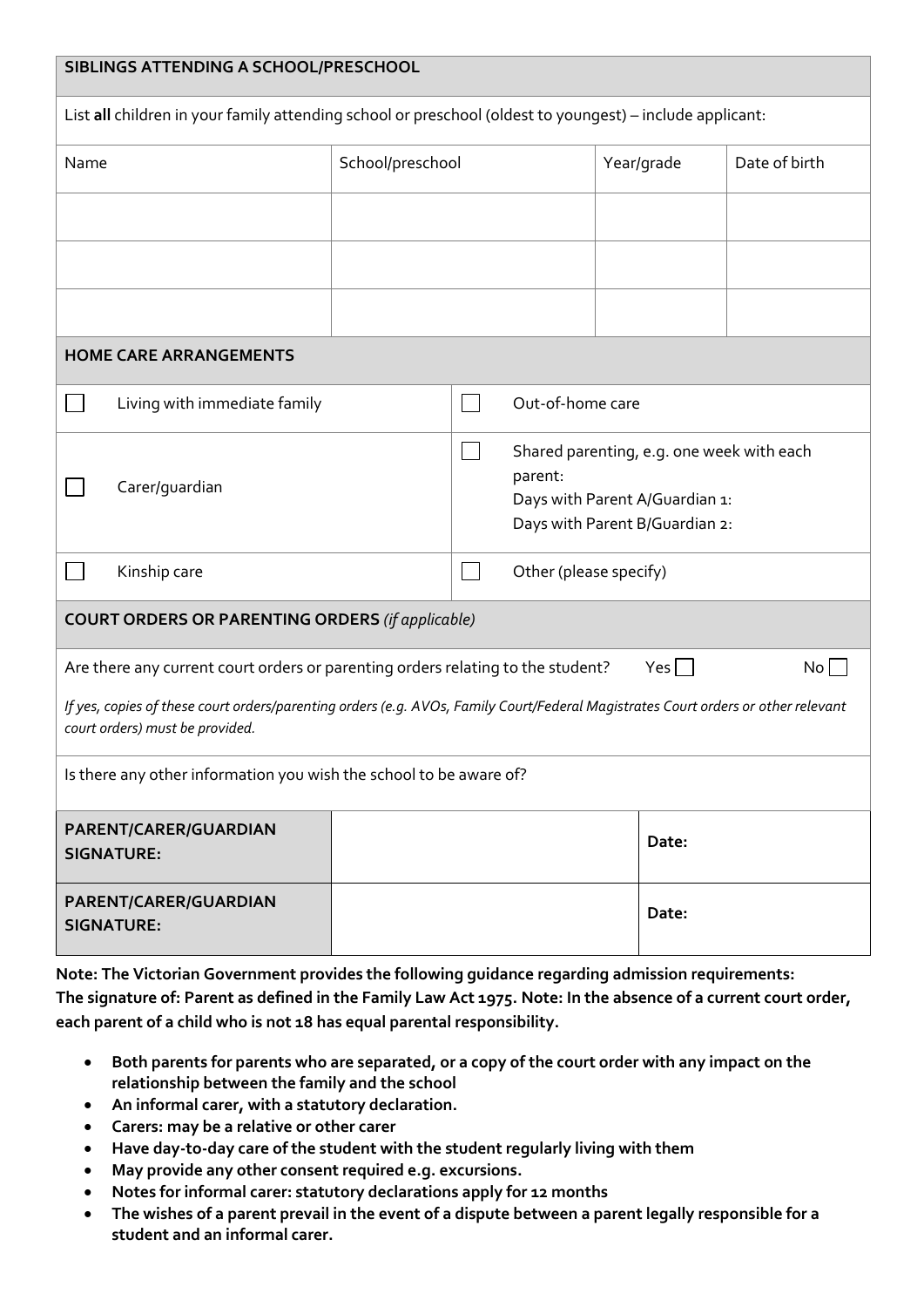<span id="page-7-0"></span>

| <b>MEDICAL INFORMATION</b> |                                                                                                                                                                                                                                                                                                                |             |                                 |         |    |  |  |
|----------------------------|----------------------------------------------------------------------------------------------------------------------------------------------------------------------------------------------------------------------------------------------------------------------------------------------------------------|-------------|---------------------------------|---------|----|--|--|
| Doctor's name:             |                                                                                                                                                                                                                                                                                                                |             |                                 |         |    |  |  |
| Street number and name:    |                                                                                                                                                                                                                                                                                                                |             |                                 |         |    |  |  |
| Suburb:                    |                                                                                                                                                                                                                                                                                                                | Postcode:   |                                 | Phone:  |    |  |  |
| Medicare number:           |                                                                                                                                                                                                                                                                                                                | Ref number: |                                 | Expiry: |    |  |  |
| Private health insurance:  | Yes $\Box$<br>$No \Box$                                                                                                                                                                                                                                                                                        | Fund:       |                                 | Number: |    |  |  |
| Ambulance cover:           | Yes $\Box$<br>No                                                                                                                                                                                                                                                                                               | Number:     |                                 |         |    |  |  |
|                            | Please specify any relevant medical conditions for the student, e.g. asthma, diabetes,<br>anaphylaxis, and/or any medications prescribed for the student. A Medical Management<br>Plan signed by a relevant medical practitioner (doctor/nurse) will be required for each of<br>the medical conditions listed. |             |                                 |         |    |  |  |
|                            | Asthma                                                                                                                                                                                                                                                                                                         |             | Yes $\Box$                      | No      |    |  |  |
|                            | Allergy                                                                                                                                                                                                                                                                                                        |             |                                 | Yes     |    |  |  |
|                            | Anaphylaxis                                                                                                                                                                                                                                                                                                    |             |                                 | Yes     |    |  |  |
| Medical conditions:        | If yes, does the student have an EpiPen?                                                                                                                                                                                                                                                                       |             | $Yes$ $\Box$<br>No <sub>1</sub> |         |    |  |  |
|                            | OTHER Medical condition (please provide<br>details)                                                                                                                                                                                                                                                            |             |                                 |         |    |  |  |
|                            | Any further information:                                                                                                                                                                                                                                                                                       |             |                                 |         |    |  |  |
|                            |                                                                                                                                                                                                                                                                                                                |             |                                 |         |    |  |  |
|                            |                                                                                                                                                                                                                                                                                                                |             |                                 |         |    |  |  |
|                            |                                                                                                                                                                                                                                                                                                                |             |                                 |         |    |  |  |
| anaphylaxis?               | Has the student been diagnosed as being at risk of                                                                                                                                                                                                                                                             |             | Yes                             |         | No |  |  |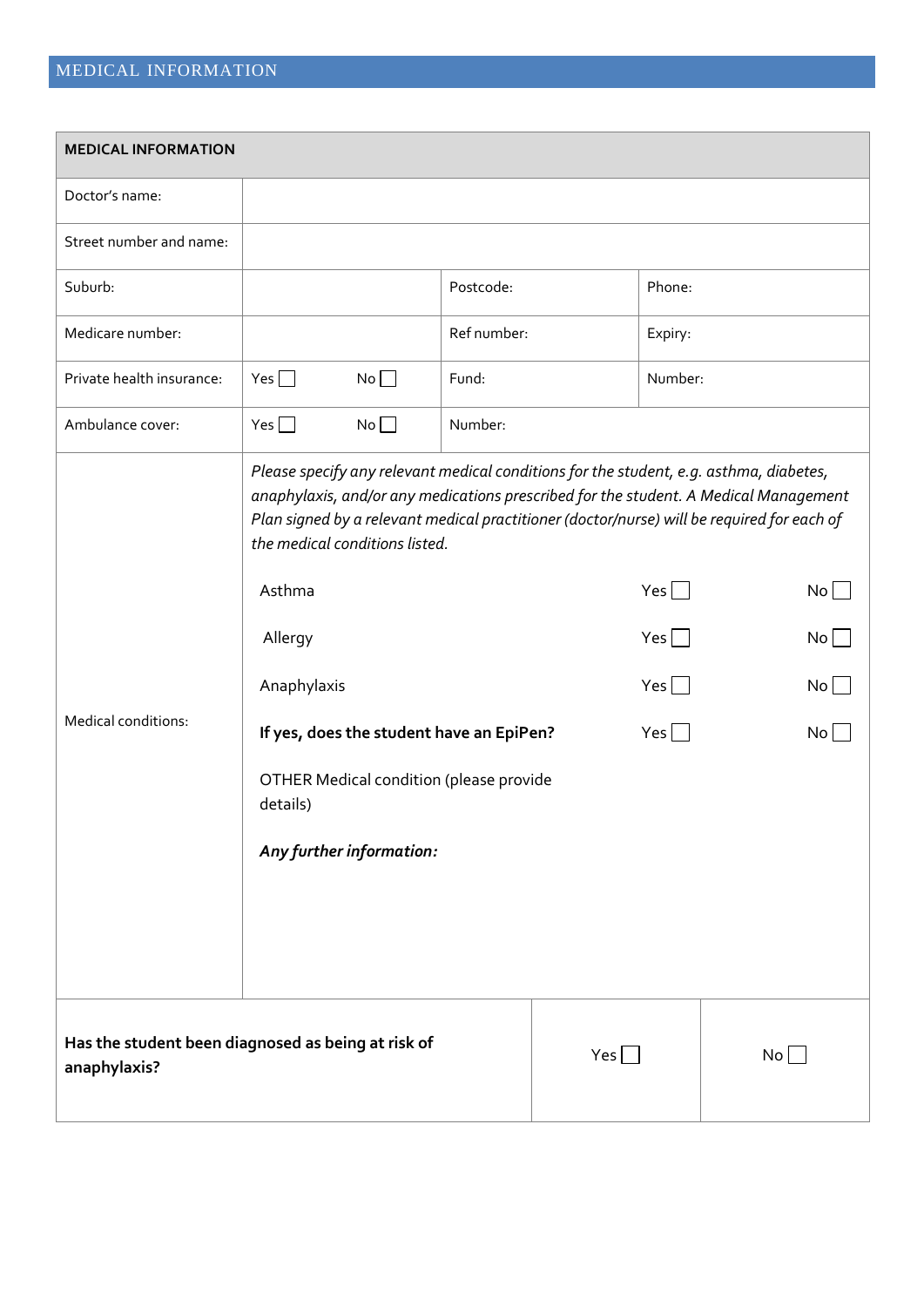## <span id="page-8-0"></span>IMMUNISATION

<span id="page-8-1"></span>

| <b>IMMUNISATION</b> (please attach an UP TO DATE immunisation history statement for your child)                                                                                                                                                                                                                                                                                                                             |                                                               |                        |                                                                                                 |                                                                                                    |  |  |
|-----------------------------------------------------------------------------------------------------------------------------------------------------------------------------------------------------------------------------------------------------------------------------------------------------------------------------------------------------------------------------------------------------------------------------|---------------------------------------------------------------|------------------------|-------------------------------------------------------------------------------------------------|----------------------------------------------------------------------------------------------------|--|--|
| All vaccines are recorded on the Australian Immunisation<br>Register (AIR). You are required to obtain an immunisation<br>history statement for your child (visit myGov) and provide it<br>to the school with this enrolment form.                                                                                                                                                                                          |                                                               |                        | Immunisation history statement attached:<br>No<br>Yes    <br>If no, please provide explanation: |                                                                                                    |  |  |
| If the student entered Australia on a humanitarian visa, did<br>$Yes \Box$<br>No<br>they receive a refugee health check?                                                                                                                                                                                                                                                                                                    |                                                               |                        |                                                                                                 |                                                                                                    |  |  |
| <b>ADDITONAL NEEDS</b>                                                                                                                                                                                                                                                                                                                                                                                                      |                                                               |                        |                                                                                                 |                                                                                                    |  |  |
| Please provide all required information to allow us to meet our duty of care obligations and facilitate the smooth<br>transition of your child into our school. It will assist the school to implement appropriate adjustments and<br>strategies to meet the particular needs of your child. If the information is not provided or is incomplete,<br>incorrect or misleading, current or ongoing enrolment may be reviewed. |                                                               |                        |                                                                                                 |                                                                                                    |  |  |
| <b>ADDITIONAL NEEDS</b>                                                                                                                                                                                                                                                                                                                                                                                                     |                                                               |                        |                                                                                                 |                                                                                                    |  |  |
|                                                                                                                                                                                                                                                                                                                                                                                                                             |                                                               |                        |                                                                                                 | Is your child eligible or currently receiving National Disability Insurance Scheme (NDIS) support? |  |  |
| Yes                                                                                                                                                                                                                                                                                                                                                                                                                         |                                                               | No                     |                                                                                                 |                                                                                                    |  |  |
| Does your child present with:                                                                                                                                                                                                                                                                                                                                                                                               |                                                               |                        |                                                                                                 |                                                                                                    |  |  |
| autism (ASD)                                                                                                                                                                                                                                                                                                                                                                                                                |                                                               | behavioural concerns   |                                                                                                 | hearing impairment                                                                                 |  |  |
| intellectual disability/<br>developmental delay                                                                                                                                                                                                                                                                                                                                                                             |                                                               | mental health issues   |                                                                                                 | oral language/communication<br>difficulties                                                        |  |  |
| ADD/ADHD                                                                                                                                                                                                                                                                                                                                                                                                                    |                                                               | acquired brain injury  |                                                                                                 | vision impairment                                                                                  |  |  |
| giftedness                                                                                                                                                                                                                                                                                                                                                                                                                  |                                                               | physical impairment    |                                                                                                 | other condition (please specify)                                                                   |  |  |
| Other                                                                                                                                                                                                                                                                                                                                                                                                                       |                                                               |                        |                                                                                                 |                                                                                                    |  |  |
| Has your child ever seen a:                                                                                                                                                                                                                                                                                                                                                                                                 |                                                               |                        |                                                                                                 |                                                                                                    |  |  |
| paediatrician                                                                                                                                                                                                                                                                                                                                                                                                               |                                                               | physiotherapist        |                                                                                                 | audiologist                                                                                        |  |  |
| psychologist/counsellor                                                                                                                                                                                                                                                                                                                                                                                                     |                                                               | occupational therapist |                                                                                                 | speech pathologist                                                                                 |  |  |
| psychiatrist                                                                                                                                                                                                                                                                                                                                                                                                                |                                                               | continence nurse       |                                                                                                 | other specialist (please specify)                                                                  |  |  |
| Other                                                                                                                                                                                                                                                                                                                                                                                                                       |                                                               |                        |                                                                                                 |                                                                                                    |  |  |
|                                                                                                                                                                                                                                                                                                                                                                                                                             | Have you attached all relevant information/reports? Yes<br>No |                        |                                                                                                 |                                                                                                    |  |  |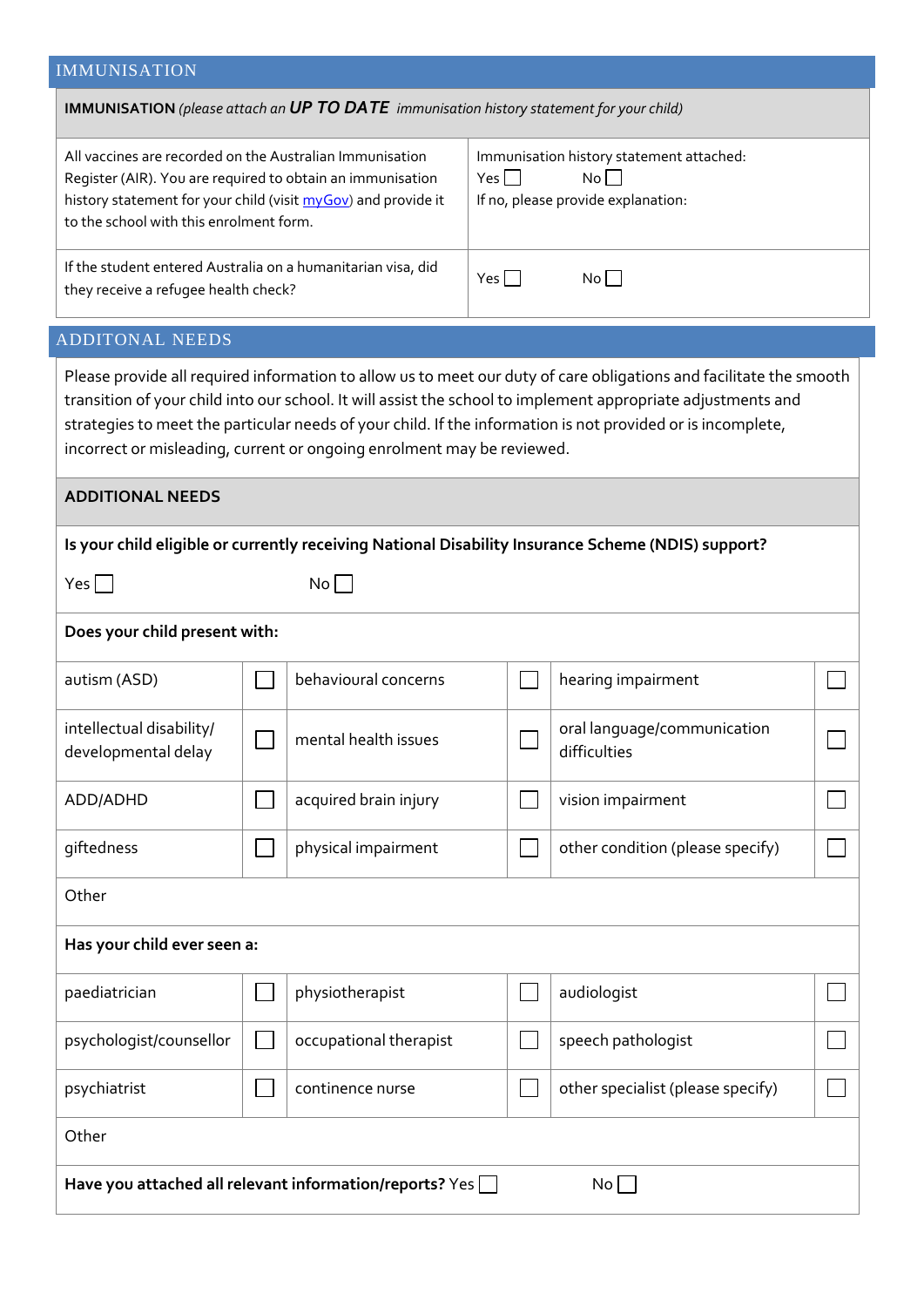## <span id="page-9-0"></span>PREVIOUS SCHOOL/PRESCHOOL PERMISSION

<span id="page-9-1"></span>

|                                                        | <b>PREVIOUS SCHOOL/PRESCHOOL PERMISSION</b> *please note this is in addition to the transition forms provided<br>by the Kindergarten                               |              |                        |                                                                        |                     |  |
|--------------------------------------------------------|--------------------------------------------------------------------------------------------------------------------------------------------------------------------|--------------|------------------------|------------------------------------------------------------------------|---------------------|--|
|                                                        | Name and address of previous school/preschool:                                                                                                                     |              |                        |                                                                        |                     |  |
|                                                        | Name of group at preschool (if applicable):                                                                                                                        |              |                        |                                                                        |                     |  |
|                                                        | I/We give permission for the school to contact the previous school or preschool and to gather relevant reports<br>and information to support educational planning: |              |                        |                                                                        |                     |  |
|                                                        |                                                                                                                                                                    | No           | Yes                    | (If yes, please complete Form B Consent for Transferring Information.) |                     |  |
|                                                        | <b>NATIONALITY</b>                                                                                                                                                 |              |                        |                                                                        |                     |  |
|                                                        | <b>NATIONALITY</b>                                                                                                                                                 |              |                        |                                                                        |                     |  |
|                                                        | <b>Government Requirement</b>                                                                                                                                      | Nationality: |                        | Ethnicity:                                                             |                     |  |
| In which country was the student<br>Australia<br>born? |                                                                                                                                                                    |              |                        | Other-please specify:                                                  |                     |  |
|                                                        | Is the student of Aboriginal or Torres Strait Islander origin?<br>(For persons of both Aboriginal and Torres Strait Islander origin, tick 'Yes' for both.)         |              |                        |                                                                        |                     |  |
| No                                                     |                                                                                                                                                                    |              | Yes, Aboriginal $\Box$ | Yes, Torres Strait Islander                                            |                     |  |
|                                                        | Does the student or their parent(s)/guardian(s) speak a language other than English at home?<br>Note: Record all languages spoken.                                 |              |                        |                                                                        |                     |  |
|                                                        |                                                                                                                                                                    |              | Student                | Parent A/Guardian 1                                                    | Parent B/Guardian 2 |  |
| No                                                     | English only                                                                                                                                                       |              |                        |                                                                        |                     |  |
| Yes                                                    | Other-please specify all languages                                                                                                                                 |              |                        |                                                                        |                     |  |
|                                                        |                                                                                                                                                                    |              |                        |                                                                        |                     |  |
|                                                        |                                                                                                                                                                    |              |                        |                                                                        |                     |  |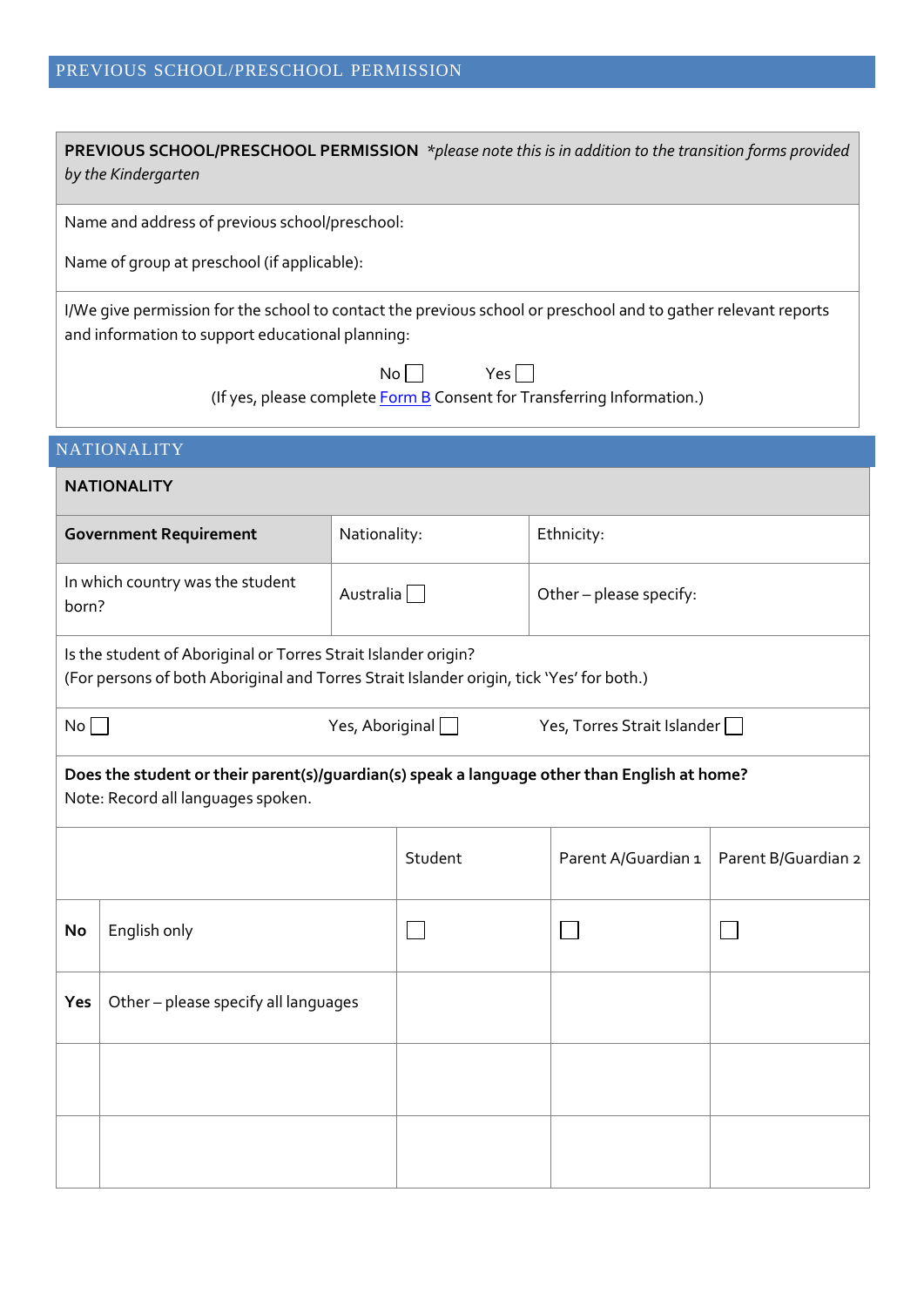## <span id="page-10-0"></span>CITIZENSHIP STATUS

| IF NOT BORN IN AUSTRALIA, CITIZENSHIP STATUS*                                                                                             |  |  |  |  |  |  |  |
|-------------------------------------------------------------------------------------------------------------------------------------------|--|--|--|--|--|--|--|
| Please tick the relevant category below and record the visa subclass number as per government<br>requirements:                            |  |  |  |  |  |  |  |
| (original documents to be sighted and copies to be retained by the school)                                                                |  |  |  |  |  |  |  |
| Australian citizen not born in Australia:                                                                                                 |  |  |  |  |  |  |  |
| Australian citizen (Australian passport or naturalisation certificate number/document for travel if country of<br>birth is not Australia) |  |  |  |  |  |  |  |
| Australian passport number:                                                                                                               |  |  |  |  |  |  |  |
| Naturalisation certificate number:                                                                                                        |  |  |  |  |  |  |  |
| Visa subclass recorded on entry to Australia:                                                                                             |  |  |  |  |  |  |  |
| Date of arrival in Australia:                                                                                                             |  |  |  |  |  |  |  |
| Not currently an Australian citizen, please provide further details as appropriate below:                                                 |  |  |  |  |  |  |  |
| Permanent resident: (if ticked, record the<br>visa subclass number)                                                                       |  |  |  |  |  |  |  |
| Temporary resident: (if ticked, record the<br>visa subclass number)                                                                       |  |  |  |  |  |  |  |
| Other/visitor/overseas student: (if ticked,<br>record the visa subclass number)                                                           |  |  |  |  |  |  |  |
| * Please attach visa/ImmiCard/letter of notification and a copy of your passport                                                          |  |  |  |  |  |  |  |
|                                                                                                                                           |  |  |  |  |  |  |  |
|                                                                                                                                           |  |  |  |  |  |  |  |
|                                                                                                                                           |  |  |  |  |  |  |  |
|                                                                                                                                           |  |  |  |  |  |  |  |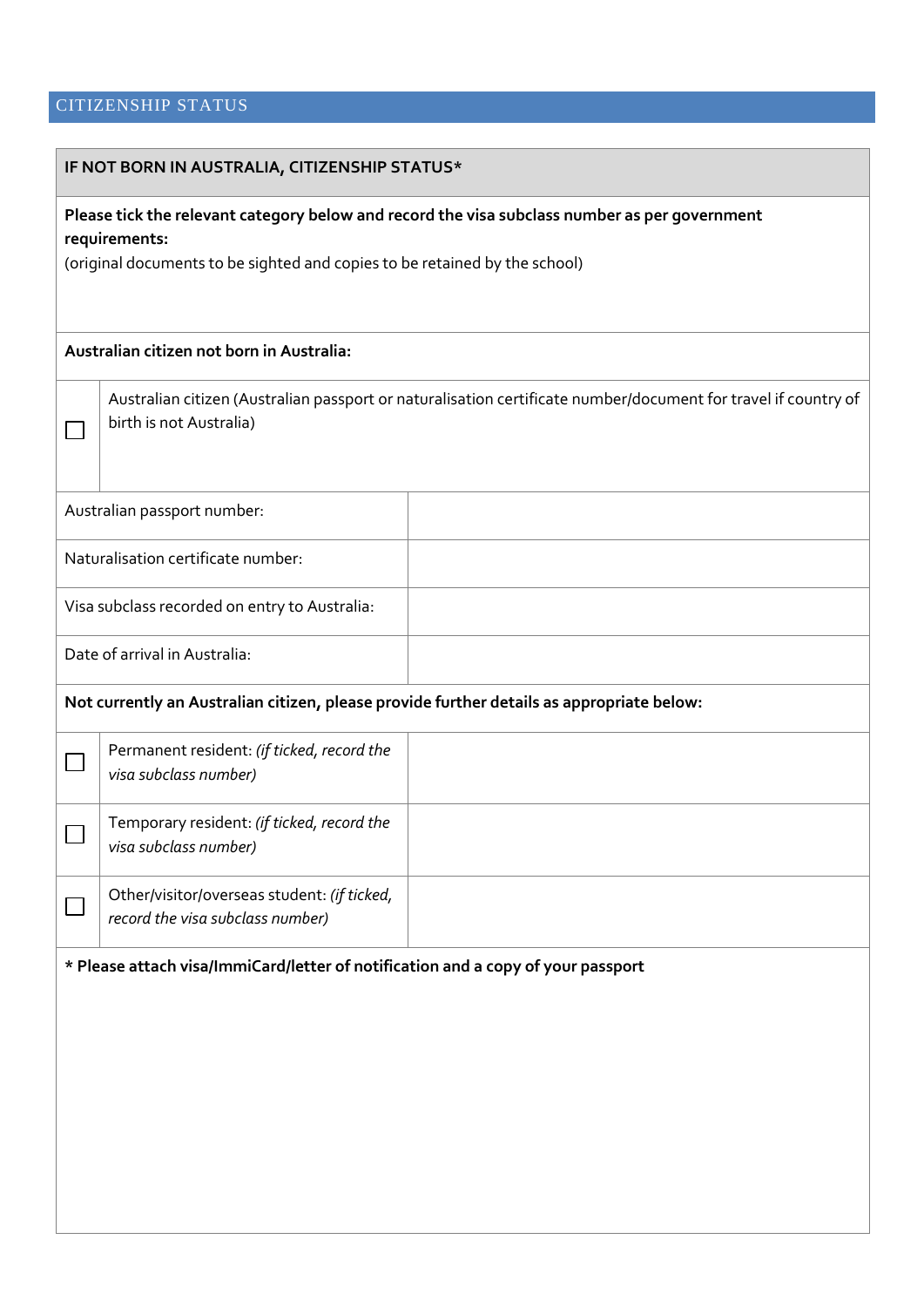#### <span id="page-11-0"></span>STORAGE OF INFORMATION AT ST GEORGE PRECA PRIMARY SCHOOL

I acknowledge that St George Preca Primary School may store personal information (including sensitive information) in the 'cloud' (Google's G Suite). This means that the information is held on the servers of third party cloud service providers, which may be situated in or outside of Australia.

The school has made reasonable efforts to be satisfied with the protection of any personal information that cloud and third party service providers collect and process or hold outside Australia as not all countries are bound by laws that provide the same level of protection as the APP's.

I understand that if at any stage I wish to vary the permissions provided I must notify the school in writing.

Date

Student Name

Signature(s)

## Parent(s) Full Name/s

#### <span id="page-11-1"></span>**G SUITE FOR EDUCATION PRIVACY NOTICE**

Google provides information about the information it collects, as well as how it uses and discloses the information it collects from G Suite for Education accounts in its G Suite for Education Privacy Notice. You can read that notice online at [https://gsuite.google.com/terms/education\\_privacy.html](https://gsuite.google.com/terms/education_privacy.html) You should review this information in its entirety, but below are answers to some common questions:

#### **WHAT PERSONAL INFORMATION DOES GOOGLE COLLECT?**

When creating a student account, St George Preca may provide Google with certain personal information about the student, including, for example, **a name, email address, and password**. Google may also collect personal information directly from students, such as telephone number for account recovery or a profile photo added to the G Suite for Education account. **At St George Preca, students DO NOT provide any phone numbers and are required to use a generic image or avatar as their profile picture.**

When a student uses Google services, Google also collects information based on the use of those services. This includes:

- device information, such as the hardware model, operating system version, unique device identifiers, and mobile network information including phone number;
- log information, including details of how a user used Google services, device event information, and the user's Internet protocol (IP) address;
- location information, as determined by various technologies including IP address, GPS, and other sensors;
- unique application numbers, such as application version number; and
- cookies or similar technologies which are used to collect and store information about a browser or device, such as preferred language and other settings.

#### **HOW DOES GOOGLE USE THIS INFORMATION?**

In G Suite for Education Core Services, Google uses student personal information to provide, maintain, and protect the services. Google does not serve ads in the Core Services or use personal information collected in the Core Services for advertising purposes.

In Google Additional Services, Google uses the information collected from all Additional Services to provide, maintain, protect and improve them, to develop new ones, and to protect Google and its users. Google may also use this information to offer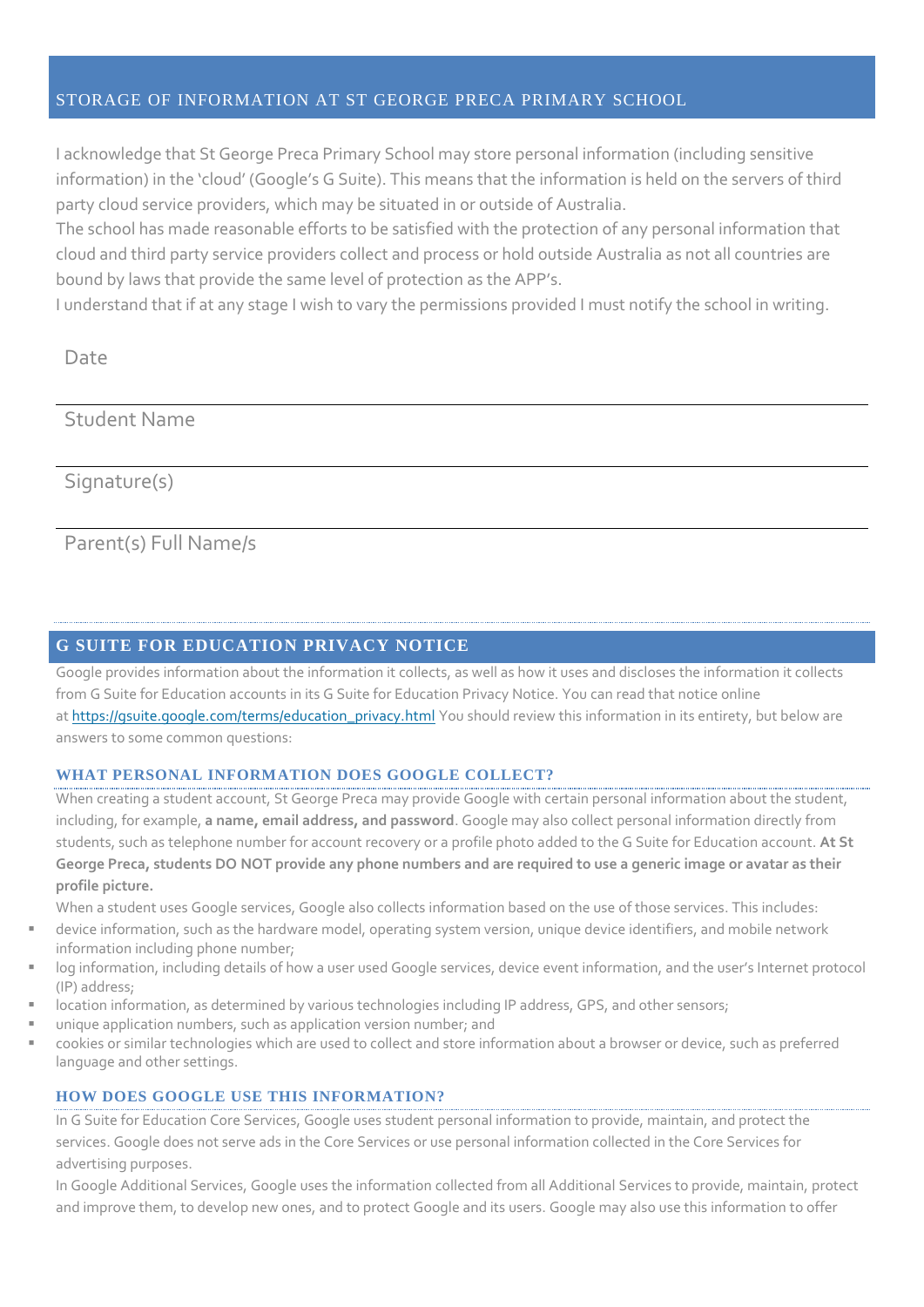tailored content, such as more relevant search results. Google may combine personal information from one service with information, including personal information, from other Google services.

#### **DOES GOOGLE USE STUDENT PERSONAL INFORMATION FOR USERS IN K-12 SCHOOLS TO TARGET ADVERTISING?**

No. For G Suite for Education users in primary and secondary (K-12) schools, Google does not use any user's personal information (or any information associated with an G Suite for Education Account) to target ads, whether in Core Services or in other Additional Services accessed while using an G Suite for Education account.

#### **CAN MY CHILD SHARE INFORMATION WITH OTHERS USING THE G SUITE FOR EDUCATION ACCOUNT?**

We allow students to access Google services such as Google Docs, Slides and Sites, which include features where users can share information with others. We do not allow students to share information publicly. When users share information publicly, it may be indexable by search engines, including Google.

#### **WILL GOOGLE DISCLOSE MY CHILD'S PERSONAL INFORMATION?**

Google WILL NOT share personal information with companies, organizations and individuals outside of Google unless one of the following circumstances applies:

With parental or guardian consent. Google will share personal information with companies, organizations or individuals outside of Google when it has parents' consent (for users below the age of consent), which may be obtained through G Suite for Education schools.

With St George Preca. G Suite for Education accounts, because they are school-managed accounts, give administrators access to information stored in them.

For external processing. Google may provide personal information to affiliates or other trusted businesses or persons to process it for Google, based on Google's instructions and in compliance with the G Suite for Education privacy notice and any other appropriate confidentiality and security measures.

For legal reasons. Google will share personal information with companies, organizations or individuals outside of Google if it has a good-faith belief that access, use, preservation or disclosure of the information is reasonably necessary to:

Meet any applicable law, regulation, legal process or enforceable governmental request.

Enforce applicable Terms of Service, including investigation of potential violations.

Detect, prevent, or otherwise address fraud, security or technical issues.

Protect against harm to the rights, property or safety of Google, Google users or the public as required or permitted by law. Google also shares non-personal information — such as trends about the use of its services — publicly and with its partners.

#### **WHAT IF I HAVE MORE QUESTIONS OR WOULD LIKE TO READ FURTHER?**

If you want to learn more about how Google collects, uses, and discloses personal information to provide services to us, please review the [G Suite for Education Privacy Center](https://www.google.com/edu/trust/)(at https://www.google.com/edu/trust/), the [G Suite for Education Privacy](https://gsuite.google.com/terms/education_privacy.html)  [Notice](https://gsuite.google.com/terms/education_privacy.html) (at https://gsuite.google.com/terms/education\_privacy.html), and the [Google Privacy Policy](https://www.google.com/intl/en/policies/privacy/) (at https://www.google.com/intl/en/policies/privacy/).

The Core G Suite for Education services are provided to us under [Google's Apps for Education agreement](https://www.google.com/apps/intl/en/terms/education_terms.html) (at https://www.google.com/apps/intl/en/terms/education\_terms.html)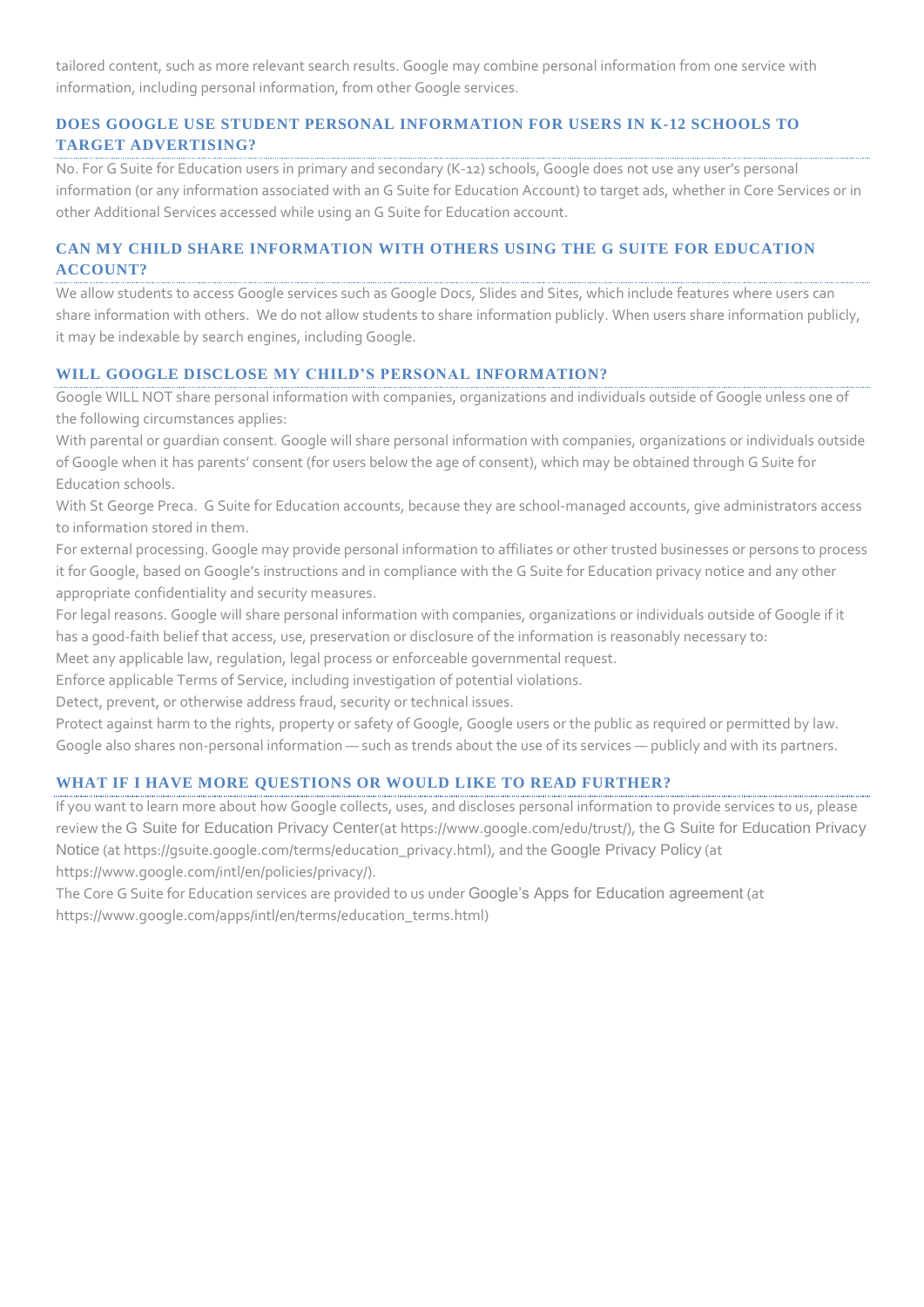## **St George Preca Primary School**

## **PHOTOGRAPH/RECORDING PERMISSION FORM**

#### **Dear Parent/Guardian**

At certain times throughout the year, students may have the opportunity to be photographed or recorded/filmed by the school or its service providers for school publications, such as the school's newsletter or website and social media, or to promote the school in newspapers and other media.

Catholic Education Melbourne (CEM) and the Catholic Education Commission of Victoria Ltd (CECV) may also wish to use student photographs/recordings in print and online promotional, marketing, media and educational materials.

We would like permission to use your child's photograph/recording for the above purposes. Please complete the permission form below and return it to the school as soon as possible.

Thank you for your continued support.

| <b>STUDENT'S FULL NAME:</b> |  | LEVEL: |  |
|-----------------------------|--|--------|--|
|-----------------------------|--|--------|--|

- I give permission for my child's:
	- name
	- photograph
	- recording

to be published by the school on/in:

П

- the school website
- social media
- promotional materials
- newspapers and other media.
- I authorise CEM/the CECV to use the photograph/recording in material available free of charge to schools and education departments around Australia for CEM/the CECV's promotional, marketing, media and educational purposes.
- I give permission for a photograph/recording of my child to be used by the school/CEM/the CECV in the agreed publications without acknowledgment, remuneration or compensation.
- I understand and agree that if I do not wish to consent to my child's photograph/recording appearing in any or all of the publications above, or if I wish to withdraw this authorisation and consent, it is my responsibility to notify the school.

**LICENSED UNDER NEALS:** The photograph/recording may appear in material which will be available to schools and education departments around Australia under the National Educational Access Licence for Schools (NEALS), which is a licence between education departments of the various states and territories, allowing schools to use licensed material wholly and freely for educational purposes.

| Name of parent/guardian<br>(please circle):                           |       |  |
|-----------------------------------------------------------------------|-------|--|
| Signed: parent/guardian                                               | Date: |  |
| If the student is aged 15+, they<br>may also sign:<br>Signed: student | Date: |  |

Any permission and consent given may be withdrawn by the parent/guardian or student (if they are aged 15 or over) by notifying the school in advance of any photograph or recording being made.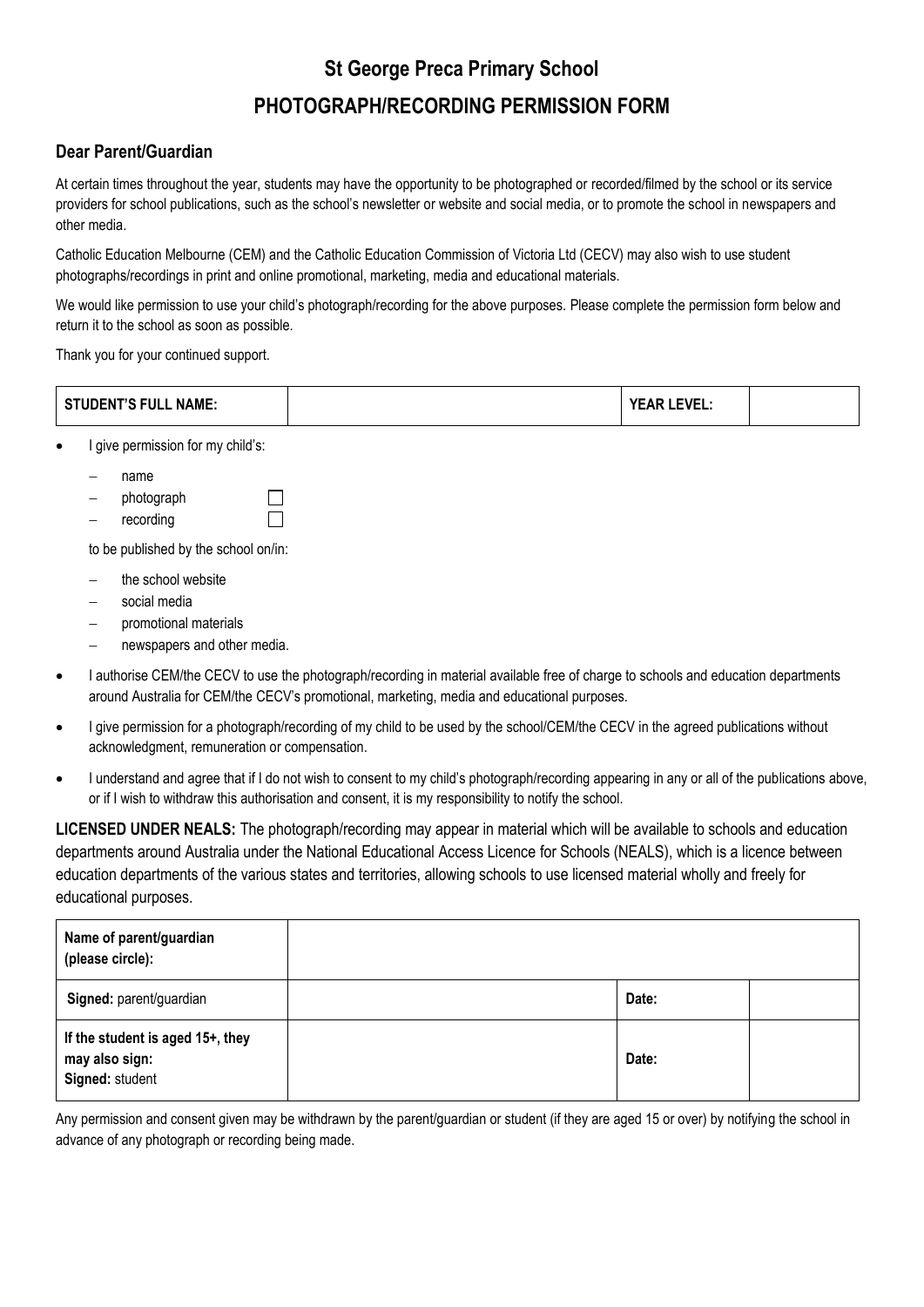#### <span id="page-14-0"></span>**1. Preamble**

- 1.1. Catholic education is intrinsic to the mission of the Church. It is one means by which the Church fulfils its role in assisting people to discover and embrace the fullness of life in Christ. Catholic schools offer a broad, comprehensive curriculum imbued with an authentic Catholic understanding of Christ and his teaching, as well as a lived appreciation of membership of the Catholic Church.
- 1.2. Parents and guardians, as the first educators of their children, enter into a partnership with the Catholic school to promote and support their child's education. Parents and guardians must assume a responsibility for maintaining this partnership by supporting the school in furthering the spiritual and academic life of their children.

#### **2. Enrolment**

- 2.1. You are required to provide particular information about your child during the enrolment process, both at the application stage and if the school offers your child a place. Please note that lodgement of the enrolment form does not guarantee enrolment at the school. If the information requested is not provided, we may not be able to enrol your child.
- 2.2. To meet school and government requirements, you will need to provide the school with a completed enrolment form including, among other things, the information listed below.

| evidence of your child's date of birth, e.g. birth<br>certificate, passport                                               | information about the language(s) your child speaks and/or<br>hears at home                                                                                                                                                                              |
|---------------------------------------------------------------------------------------------------------------------------|----------------------------------------------------------------------------------------------------------------------------------------------------------------------------------------------------------------------------------------------------------|
| religious denomination                                                                                                    | nationality and/or citizenship including the visa subclass<br>granted upon entry to Australia (prior to citizenship being<br>granted) where applicable                                                                                                   |
| names and addresses of the child and<br>parents/guardians; telephone numbers (home,<br>work, mobile) of parents/guardians | doctor's name and telephone number                                                                                                                                                                                                                       |
| names of emergency contacts and their details                                                                             | information on additional learning needs (for example,<br>whether your child requires additional support in relation to<br>mobility, language, social skills development, welfare needs,<br>challenging behaviours, adjustments to the curriculum, etc.) |
| specific residence arrangements                                                                                           | parenting agreements or court orders, including any<br>guardianship orders                                                                                                                                                                               |

- 2.3. After lodgement of this form, school staff may need to request further information, for example in relation to any parenting orders, medical conditions or additional learning needs that you have noted on the enrolment form. In addition, it is often useful for parents/guardians to attend a meeting with school staff prior to enrolment to discuss any additional needs your child may have. An interpreter may be organised, if required.
- 2.4. Subject to any special exercise of discretion by the parish priest, the following list provides an agreed order of priority for enrolment in our school, which is consistent with the enrolment policy for all Catholic schools. The order of priority is:
	- a) Catholic children who are residents of the parish
	- b) Catholic children who do not reside in the parish but are recognised as parishioners by the parish priest
	- c) Catholic children from other parishes (for pastoral reasons)
	- d) children from non-Catholic Eastern churches who reside in the parish
	- e) children from non-Catholic Eastern churches who reside outside the parish
	- f) other Christian children who reside in the parish
	- g) other Christian children who reside outside the parish
	- h) non-Christian children who reside in the parish
	- i) non-Christian children who reside outside the parish.
- **3. Fees**
	- 3.1. The setting of fee levels and other compulsory charges in Catholic schools is the responsibility of the school, taking into account the allocation of government funds. The school offers a number of methods for paying fees to reduce any financial burden and to assist financial planning. If you have difficulty in meeting the required fee payment, you are welcome to discuss this with the principal of the school.
	- 3.2. The fees must be paid for a child to enrol and to continue enrolment at the school. The school has discretion whether to allow a child to participate in optional or extracurricular school events, such as paid school excursions or extracurricular activities, while fees remain due and payable.
- **4. Enrolment under minimum school entry age**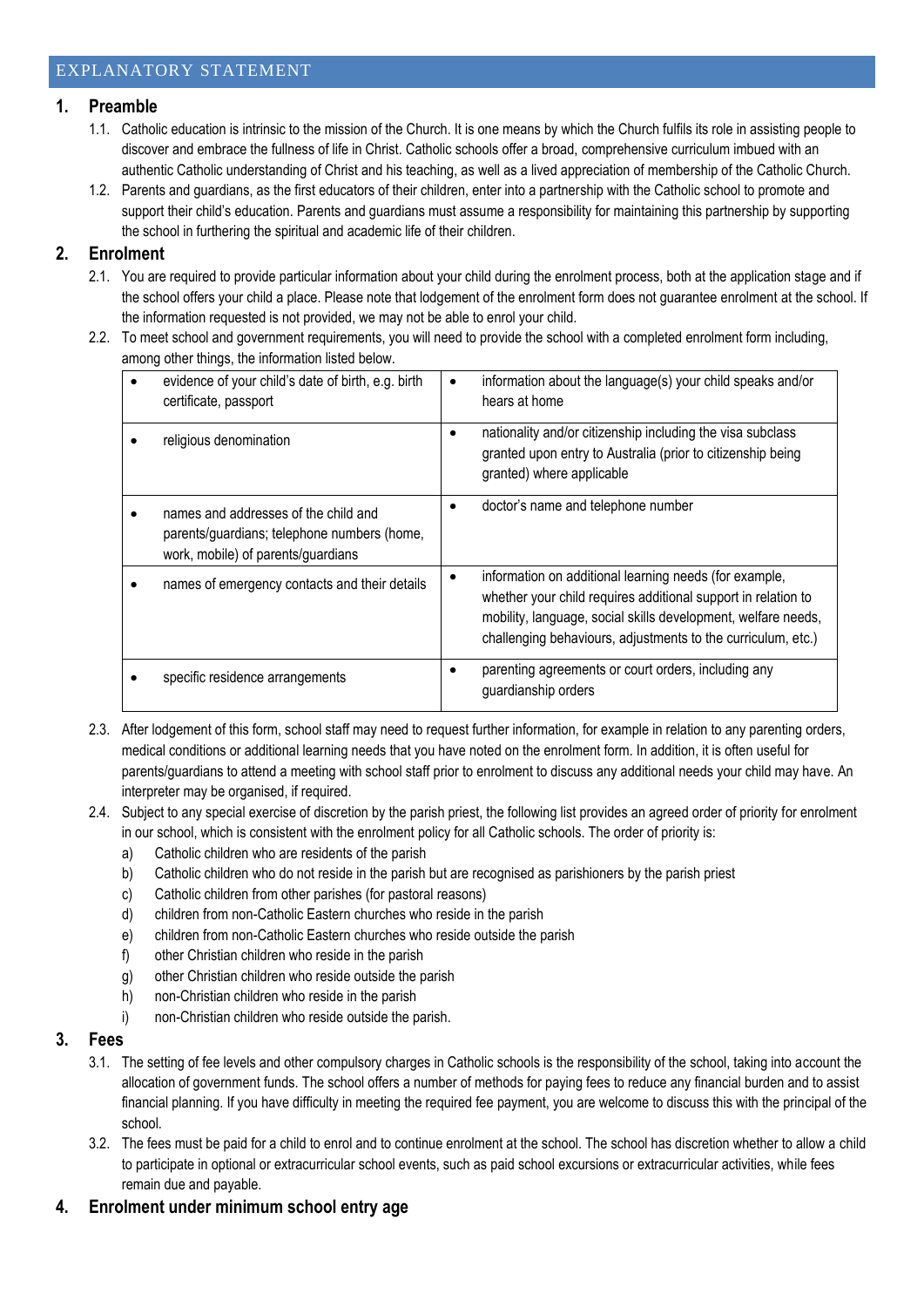- 4.1. Catholic Education Melbourne Enrolment for Schools Policy 2.4 is intended to ensure that, when enrolling students, Catholic schools are compliant with relevant Victorian and Australian government legislation. The minimum starting age for a child to be enrolled in a Victorian school is four years and eight months, i.e. a child must turn five by 30 April in the year of starting school. Enrolment of children under the minimum school entry age and pre-Prep programs require approval from Catholic Education Melbourne via the 'Application for Early Age Entry to School'.
- 4.2. In the rare situations where:
	- a) a parent/guardian seeks enrolment of a child under the minimum starting age
	- b) the principal supports the enrolment of that child at the school

the approval of the Executive Director of Catholic Education Melbourne is required before enrolment under the minimum starting age can occur. Approval for early age enrolment will only be granted in exceptional circumstances.

#### **5. Child safe environment**

- 5.1. Catholic school communities have a moral, legal and mission-driven responsibility to create nurturing school environments where children are respected, their voices are heard, and where they are safe and feel safe.
- 5.2. Every person involved in Catholic education, including all parents at our school, has a responsibility to understand the importance and specific role they play individually and collectively to ensure that the wellbeing and safety of all children is at the forefront of all they do and every decision they make.
- 5.3. Our school's child safe policies, codes of conduct and practices set out our school's commitment to child safety, and the processes for identifying, communicating, reporting and addressing concerning behaviour and allegations of child abuse. These documents establish clear expectations for all staff and volunteers for appropriate behaviour with children in order to safeguard them against abuse.
- 5.4. Our school has established human resources practices where newly recruited staff, existing staff and volunteers in our school understand the importance of child safety, are trained to minimise the risk of child abuse, and are aware of our school's relevant policies and procedures. Our school also provides ongoing training, supervision and monitoring of staff to ensure that they are suitable to work with children as part of our human resources practices.
- 5.5. Our school has robust, structured risk management processes that help establish and maintain a child safe environment, which involves consideration of possible broad-based risk factors across a wide range of contexts, environments, relationships and activities that children within our school engage in.
- 5.6. Our school, in partnership with families, ensures children and young people are engaged and are active participants in decisionmaking processes, particularly those that may have an impact on their safety. This means that the views of staff, children, young people and families are taken seriously and their concerns are addressed in a just and timely manner.
- 5.7. Our school's child safety policies and procedures are readily available and accessible. Further details on the Catholic education community's commitment to child safety across Victoria can be accessed by visiting:
	- a) Catholic Education Commission of Victoria Ltd's child safety page [www.cecv.catholic.edu.au/Our-Schools/Child-Safety](http://www.cecv.catholic.edu.au/Our-Schools/Child-Safety)
	- b) Catholic Education Melbourne's child safety page [www.cem.edu.au/Our-Schools/Choosing-a-School/Child-Safety.aspx.](https://www.cem.edu.au/Our-Schools/Choosing-a-School/Child-Safety.aspx)

#### **6. Terms of enrolment regarding acceptable behaviour**

- 6.1. Our school is a community that exemplifies the gospel values of love, forgiveness, justice and truth. The school community recognises that everyone has the right to be respected, to feel safe and be safe; and, in this regard, understands their rights and acknowledges their obligation to behave responsibly.
- 6.2. Every person at the school has a right to feel safe, to be happy and to learn; therefore, we aim to:
	- a) promote the values of honesty, fairness and respect for others
	- b) acknowledge the worth of all members of the community and their right to work and learn in a positive environment
	- c) maintain good order and harmony
	- d) affirm cooperation as well as responsible independence in learning
	- e) foster self-discipline and develop responsibility for one's own behaviour.
- 6.3. The school administration, in consultation with the school community wherever appropriate, will prescribe standards of dress, appearance and behaviour for the student body. As a term of your child's enrolment, parents and guardians are expected to comply with the school's behaviour aims and code of conduct, and to support the school in upholding prescribed standards of dress, appearance and behaviour.
- 6.4. Unacceptable behaviour by a child, or repeated behaviour by a parent or guardian that, in the school's view, is unacceptable and damaging to the partnership between parent/guardian and school, may result in suspension or termination of the child's enrolment.

#### **7. Terms of enrolment regarding conformity with principles of the Catholic faith**

7.1. As a provider of Catholic education, the principal will take into account the need for the school community to represent and comply with the doctrines, beliefs and principles of the Catholic faith when making decisions regarding matters of school administration, including enrolment. Students and families who are members of other faiths are warmly welcomed at our school. However, the school reserves the right to exercise its administrative discretion in appropriate circumstances, where it is necessary to do so to avoid injury to the religious sensitivities of the Catholic school community.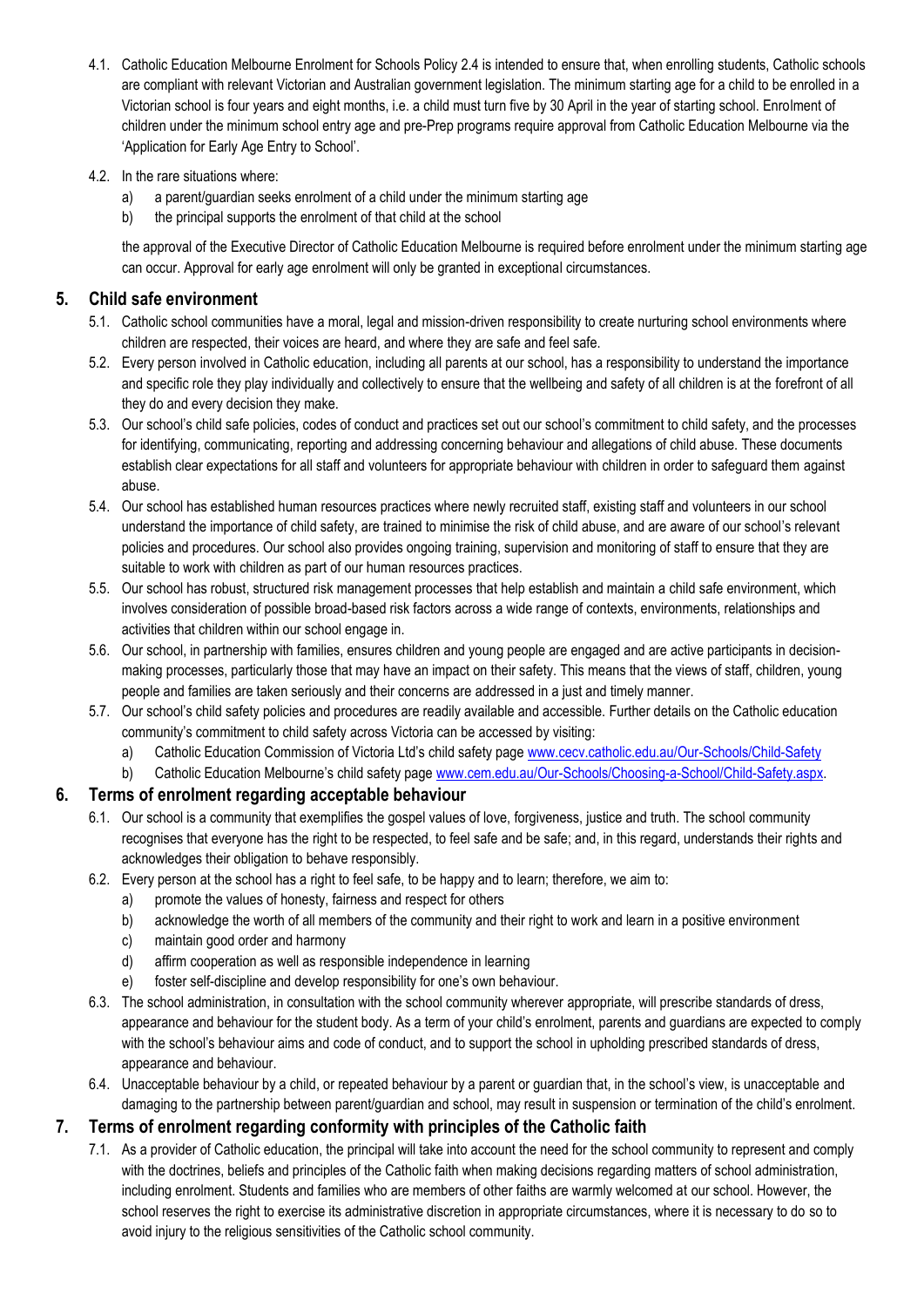#### **8. Terms of enrolment regarding provision of accurate information**

- 8.1. It is vitally important that the school is made aware of each child's individual circumstances insofar as these may impact upon their physical, functional, emotional or educational needs, particularly where the school is required to provide additional support to the child.
- 8.2. Parents and guardians must provide accurate and up-to-date information when completing an enrolment form and must supply the school, prior to enrolment, any additional information as may be requested, including copies of documents such as medical/specialist reports (where relevant to the child's schooling), reports from previous schools, court orders or parenting agreements. Provision of requested documentation is regarded as a condition of enrolment, and enrolment may be refused where a parent/guardian has unreasonably refused to provide requested information or knowingly withheld relevant information from the school.
- 8.3. Where, during the course of a child's enrolment, new information becomes available that is material to the child's educational and/or safety/wellbeing needs, it is a term of the child's continuing enrolment that such information is provided to the school promptly.
- 8.4. The provision of an inaccurate residential address or failure to provide an updated residential address for the child will also be treated as a breach of the terms of enrolment.

#### **9. Enrolment for children with additional needs**

- 9.1. The school welcomes parents/guardians who wish to enrol a child with additional needs and will do everything possible to accommodate the child's needs, provided that an understanding has been reached between the school and parents/guardians prior to enrolment regarding:
	- a) the nature of any diagnosed or suspected medical condition/disability, or any other circumstances that are relevant to the child's additional learning needs (for example, giftedness or an experience of trauma)
	- b) the nature of any additional assistance that is recommended/appropriate to be provided to the child (for example, medical or specialist equipment, specialist referrals, specific welfare support, modifications to the classroom environment or curriculum, aide assistance, individual education programs, behaviour support plans or other educational interventions as may be relevant)
	- c) the individual physical, functional, emotional or educational goals that are appropriate to the child, and how the parents/guardians and the school will work in partnership to achieve these goals
	- d) any limitations on the school's ability to provide the additional assistance requested.
- 9.2. The process for enrolling students with additional needs is otherwise the same as for enrolling any student.
- 9.3. As every child's educational needs can change over time, it will often be necessary for the school to review any additional assistance that is being provided to the child, in consultation with parents/guardians and the child's treating medical/allied health professionals, in order to assess whether:
	- a) the additional assistance remains necessary and/or appropriate to the child's needs
	- b) the additional assistance is having the anticipated positive effect on the child's individual physical, functional, emotional or educational goals
	- c) it remains within the school's ability to continue to provide the additional assistance, given any limitations that may exist.

#### **10. Assessment and updates**

10.1. Various opportunities are provided to keep you up to date with your child's progress. You will receive two comprehensive written reports each year and arrangements will be made for at least one interview where you can discuss your child's development with their teacher. In addition, you can always contact the school to arrange a meeting if you have any concerns or wish to receive an update on progress.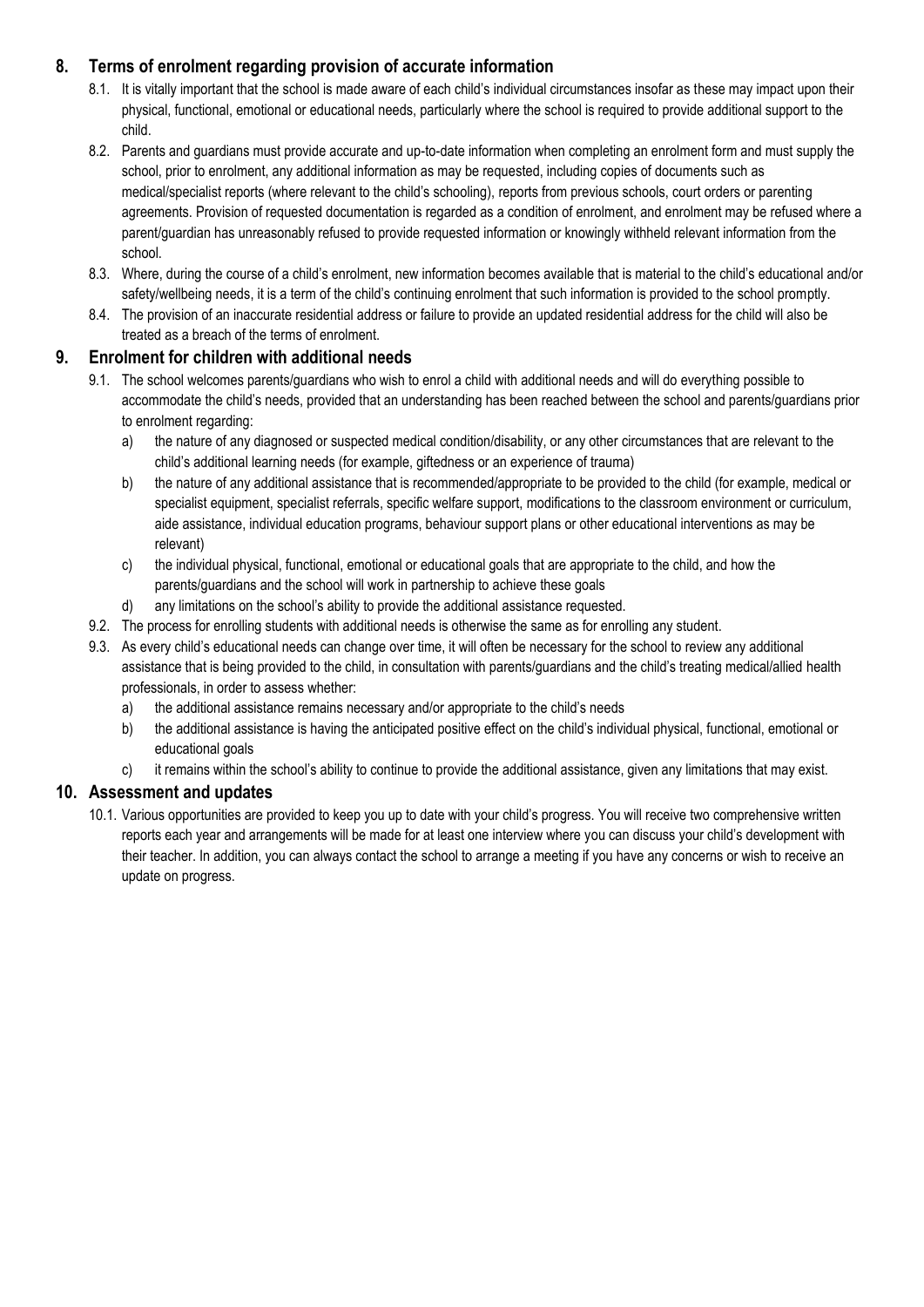<span id="page-17-0"></span>**I acknowledge that I understand and accept the terms and conditions of enrolment as set out in the Explanatory Statement and, if enrolment is accepted, I agree that there are certain expectations, obligations and guarantees required of parents/guardians of the school's students, so that a harmonious relationship may be established:**

- **I will support and abide by school policies and rules, as amended from time to time, in relation to programs of studies, sports, pastoral care, school uniform, acceptable behaviour, child safety, discipline and general operations of the school**
- **I will ensure that the information I have provided is kept up to date throughout the period of enrolment and I will notify the school promptly of any changes to that information (e.g. change of residential address, changes to parenting orders)**
- **I will pay all school fees and levies for my child and also pay any variation or increase of fees and levies as per my fee commitment form (and will pay in full by the end of Term 3 each year). I will otherwise notify the school immediately if I am experiencing financial difficulties**
- **I will support my child's participation in the religious life of the school (e.g. school liturgies, retreat programs)**
- **I will attend parent/teacher and information evenings which relate to my child**
- **I will participate in a working bee once a year or make a financial contribution**
- **In the event I have any concerns, I will raise them initially with the relevant teacher or the school principal**
- **I will treat all members of the school community with respect as befits a Catholic school**
- **If in time of emergencies, accidents or serious illness I cannot be contacted, I give permission for the principal (or their representative) to seek medical attention for my child as required (which may include transportation to the nearest hospital, medical centre or doctor by ambulance or private vehicle). I also understand that the signatories below are required to meet any costs incurred**

**As a parent/guardian, I understand that if this application is successful, I am supporting the vision of the school and parish. In accepting the enrolment, I agree to abide by all of the school's policies, procedures and protocols (Policies). These Policies are reviewed regularly and may be subject to change at the school's discretion. I will work with the school to support any academic/social/behavioural needs of my child. I agree to support my child's participation in the religious life of the school (e.g. school liturgies, Masses etc.). The consequence of not complying with the school's Policies may result in the termination of the enrolment.**

**I understand that if any misleading information has been provided, or any omission of significant information is made in the application for enrolment, acceptance will not be granted; or, if discovered after acceptance, enrolment may be withdrawn.**

| Parent A/Guardian 1 signature: | Date: |
|--------------------------------|-------|
| Parent B/Guardian 2 signature: | Date: |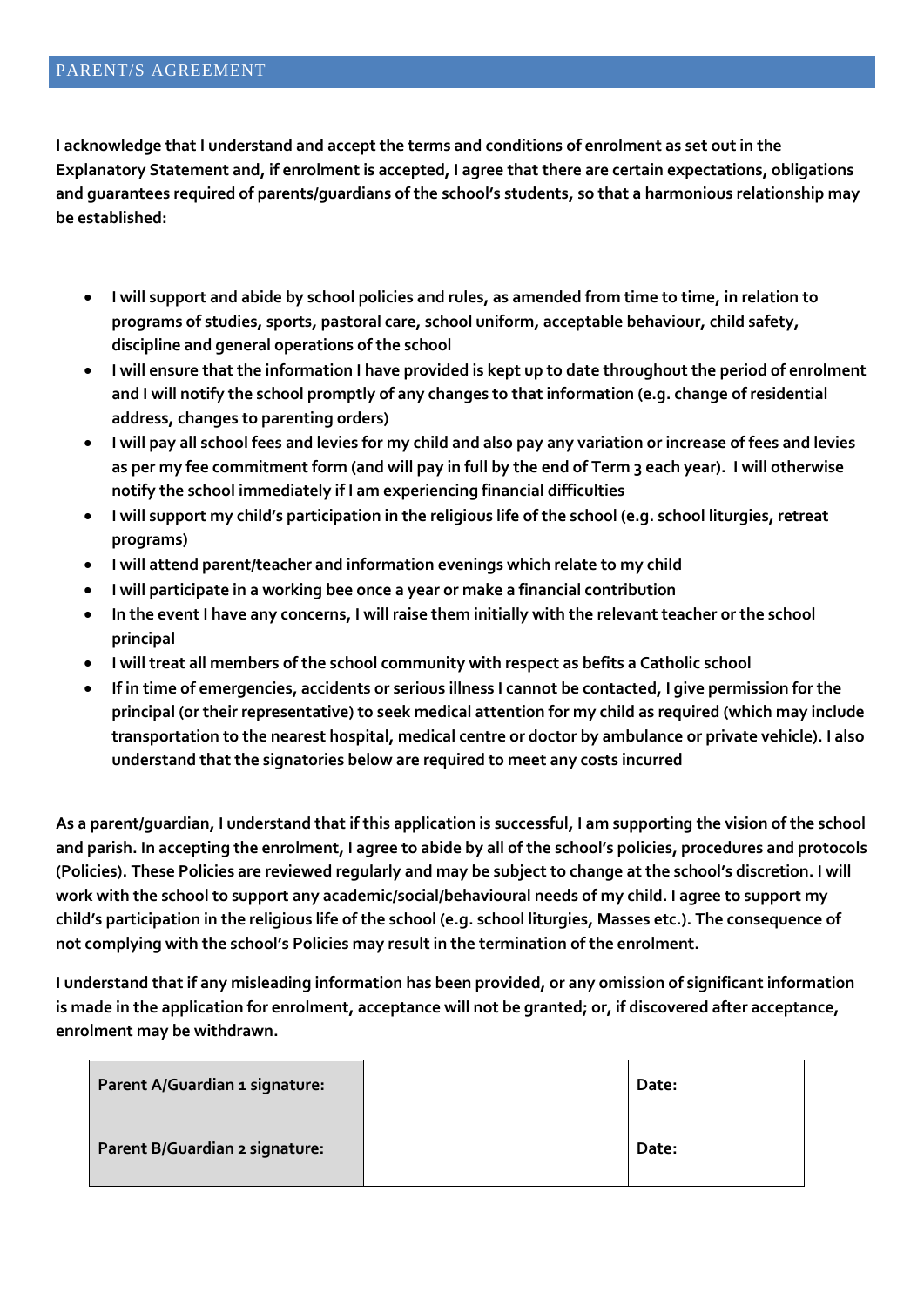## <span id="page-18-0"></span>**SCHOOL FAMILY OCCUPATION INDEX**

### **PARENT OCCUPATION GROUPS**

Please select the appropriate group from the following list.

#### **GROUP N: Unemployed for more than 12 months**

If you are not currently in paid work but **have had a job in the last 12 months**, or have retired in the last 12 months, please **use your last occupation** to select from the list. If you have not been in paid work for the last 12 months, enter **'N'** into the 'occupation code' field on the enrolment form.

#### *OCCUPATION GROUP A*

#### **SENIOR MANAGEMENT IN LARGE BUSINESS ORGANISATIONS, GOVERNMENT ADMINISTRATION AND DEFENCE AND QUALIFIED PROFESSIONALS**

#### **Senior management in large business organisations**

**Senior Executive/Manager/Department Head** in industry, commerce, media or other large organisations

- **Business** [e.g. chief executive, managing director, company secretary, finance director, chief accountant, personnel/industrial relations manager, research and development manager]
- **Media** [e.g. newspaper editor, film/television/radio/ stage producer/director/manager]

#### **Government administration**

- **Public service manager** (Section head or above) [e.g. regional director, hospital/health services/nurse administrator, school principal, faculty head/dean, library/museum/gallery director, research/facility manager, police/fire services administrator]
- **Defence Forces commissioned officer**

**Qualified professionals –** generally have a degree or higher qualifications and experience in applying this knowledge to: design, develop or operate complex systems, identify, treat and advise on problems, teach others

#### *Health, Education, Law, Social Welfare, Engineering, Science, Computing, Business, Air/sea transport professionals*

- **Health** [e.g. GP or specialist, registered nurse, dentist, pharmacist, optometrist, physiotherapist, chiropractor, veterinarian, psychologist, therapy professional, radiographer, podiatrist, dietician]
- **Education** [e.g. school teacher, university lecturer, VET/special education/ESL/private teacher, education officer]
- **Law** [e.g. judge, magistrate, barrister, coroner, solicitor,
- lawyer]
- **Social Welfare** [e.g. social/welfare/community worker,

counsellor, minister of religion, economist, urban/regional planner, sociologist, librarian, records manager, archivist, interpreter/translator]

- **Engineering** [e.g. architect, surveyor, chemical/ civil/electrical/mechanical/mining/other engineer]
- **Science** [e.g. scientist, geologist, meteorologist, metallurgist]
- **Computing** [e.g. IT services manager, computer systems designer/administrator, software engineer, systems/applications programmer]
- **Business** [e.g. management consultant, business analyst, accountant, auditor, policy analyst, actuary, valuer]
- **Air/sea transport** [e.g. aircraft pilot, flight officer, flying instructor, air traffic controller, ship's captain/officer/pilot]

#### *OCCUPATION GROUP B*

#### **OTHER BUSINESS OWNERS/MANAGERS, ARTS/MEDIA/SPORTSPERSONS AND ASSOCIATE PROFESSIONALS**

#### **Business owner/manager**

- **Farm/business owner/manager** [e.g. crop and/or livestock farmer/farm manager, stock and station agent, building/construction, manufacturing, mining, wholesale, import/export, transport business manager, real estate business]
- **Specialist manager** [e.g. works manager, engineering manager, sales/marketing manager, purchasing manager, supply/shipping manager, customer service manager, property manager, personnel, industrial relations]
- **Financial services manager** [e.g. bank branch manager, finance/investment/insurance broker, credit/loans officer]
- **Retail sales/services manager** [e.g. shop, post office, restaurant, real estate agency, travel agency, betting agency, petrol station, hotel/motel/caravan park, sports centre, theatre/cinema, gallery, car rental, car fleet, railway station]

#### **Arts/media/sportspersons**

- **Artist/writer** [e.g. editor, journalist, author, media presenter, photographer, designer, illustrator, musician, actor, dancer, painter, potter, sculptor]
- **Sports** [e.g. sportsman/woman, coach, trainer, sports official]

**Associate professionals –** generally have diploma/technical qualifications and provide support to managers and professionals

*Health, Education, Law, Social Welfare, Engineering, Science, Computing, Business/administration*

- **Medical, science, building, engineering, computer**  technician/associate professional
- **Health/social welfare** [e.g. enrolled nurse, community health worker, paramedic/ambulance officer, massage therapist, welfare/parole officer, youth worker, dental hygienist/technician]
- **Law** [e.g. police officer, government inspector, examiner or assessor, occupational/environmental health officer,